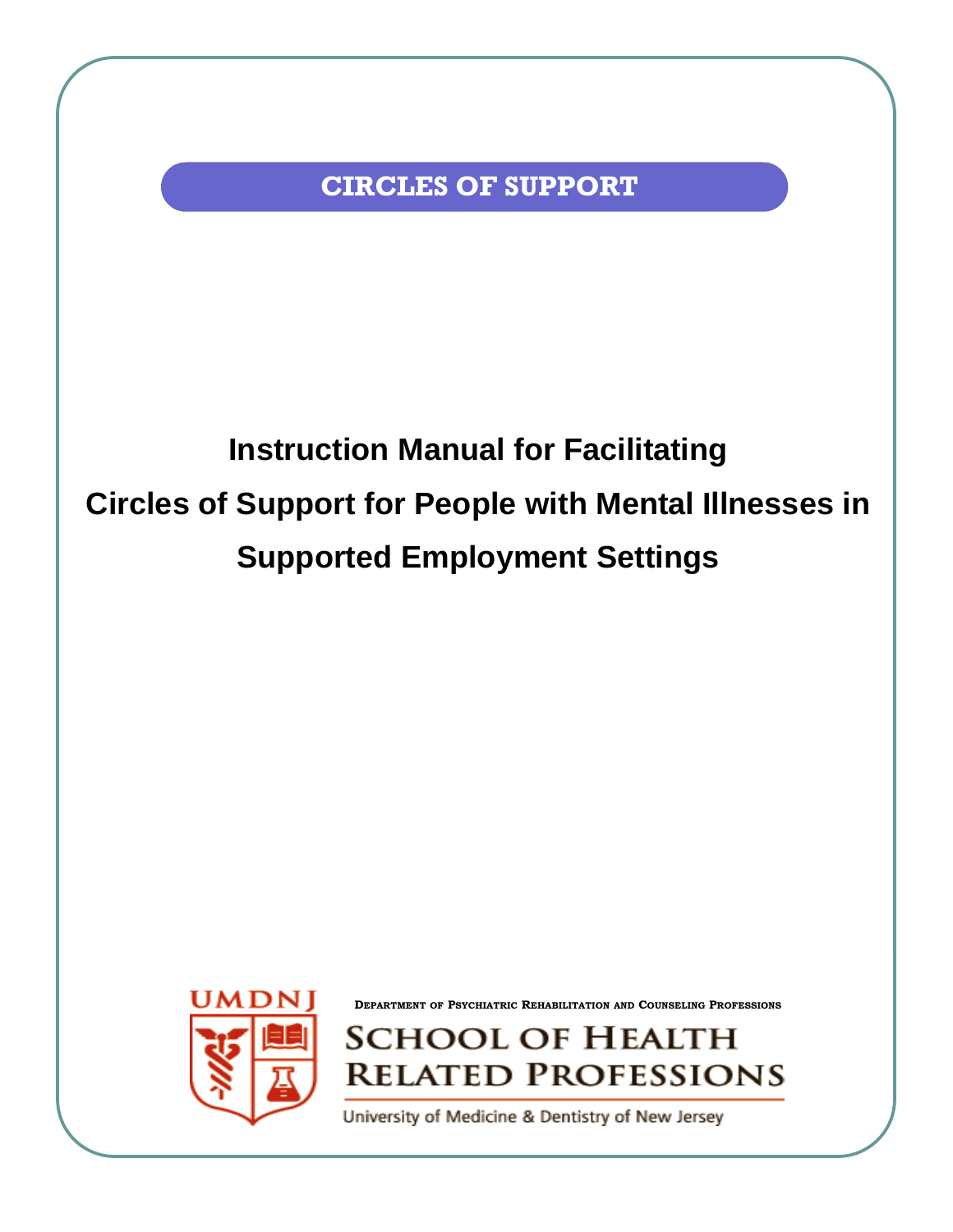## **Instruction Manual for Facilitating Circles of Support for People with Mental Illnesses in Supported Employment Settings**

**Content Developed By: Amy B. Spagnolo, MS, CPRP Kenneth J. Gill, Ph.D. Melissa M. Roberts, Ph.D. Weili Lu, Ph.D. Ann A. Murphy, MA Lue Ann Librera, MS, CPRP Joni Dolce, MS, CPRP** 

For Information Contact: Kenneth J. Gill, Ph.D. Department of Psychiatric Rehabilitation & Counseling Professions UMDNJ-SHRP 1776 Raritan Road Scotch Plains, NJ 07076 Telephone: (908) 889-2438 FAX: (908) 889-2432 **Email: kgill@umdnj.edu**

**Funded by the UPENN Collaborative on Community Integration from the National Institute on Disability and Rehabilitation Research (H133B031109).**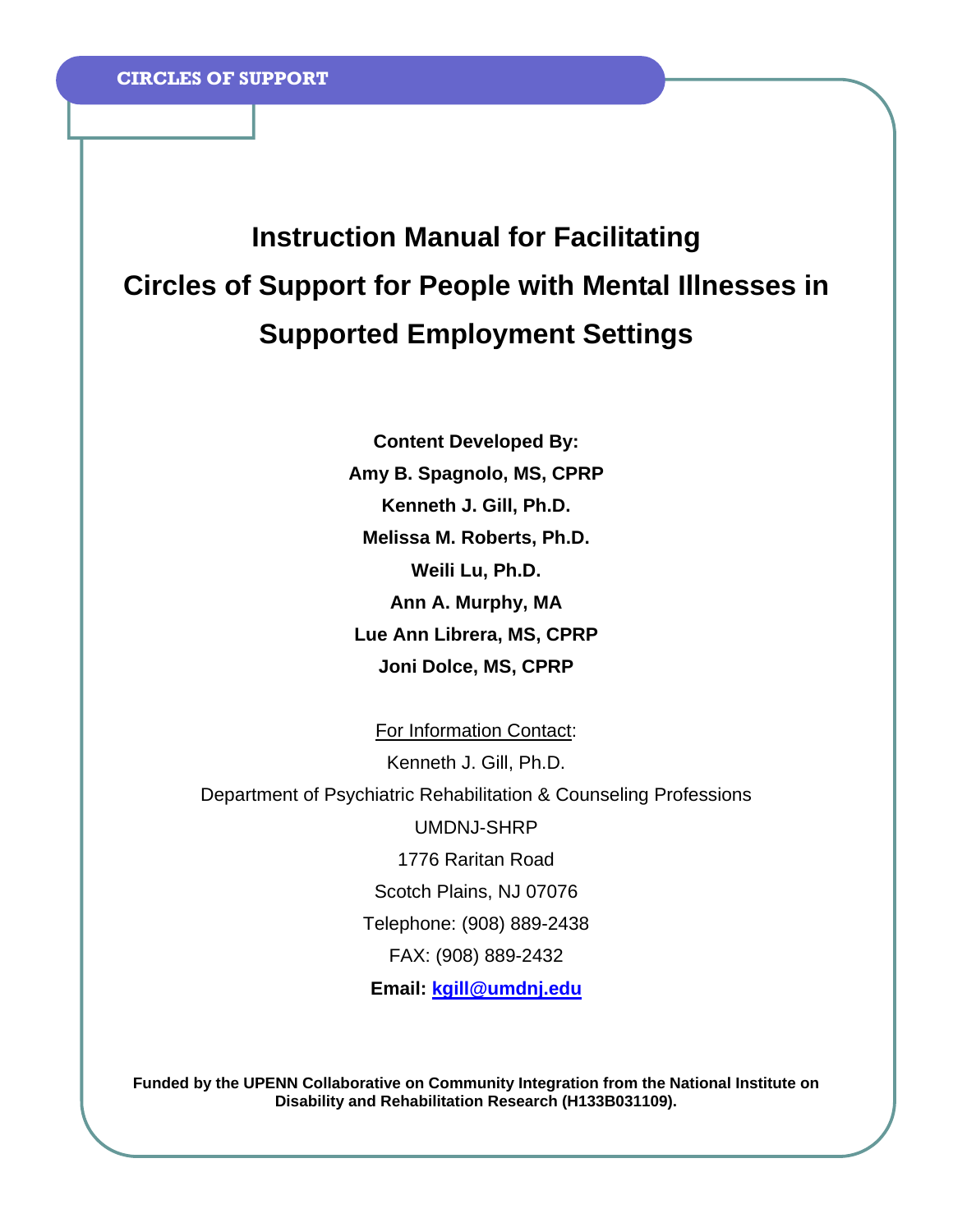## **Table of Contents**

| <b>Chapter 1: Introduction</b>                              | 1       |
|-------------------------------------------------------------|---------|
| <b>Chapter 2: Pre Circle Meetings</b>                       | 6       |
| <b>Chapter 3: Meeting with the Circle of Support</b>        | $12 \,$ |
| <b>Chapter 4: Continuing to Make Progress</b>               | 16      |
| <b>Chapter 5: Session 4 and the Following Sessions</b>      | 18      |
| <b>Chapter 6: From Our Experience</b>                       | 20      |
| <b>References</b><br><b>Appendices:</b>                     | 24      |
| <b>Appendix A: DVD Demonstration and Training Points</b>    | 25      |
| <b>Appendix B: Circles of Support Brochure</b><br>$\bullet$ | 29      |
| <b>Appendix C: Circle of Support Worksheet</b><br>$\bullet$ | 31      |
| Appendix D: Jill's Story and MAP<br>$\bullet$               | 33      |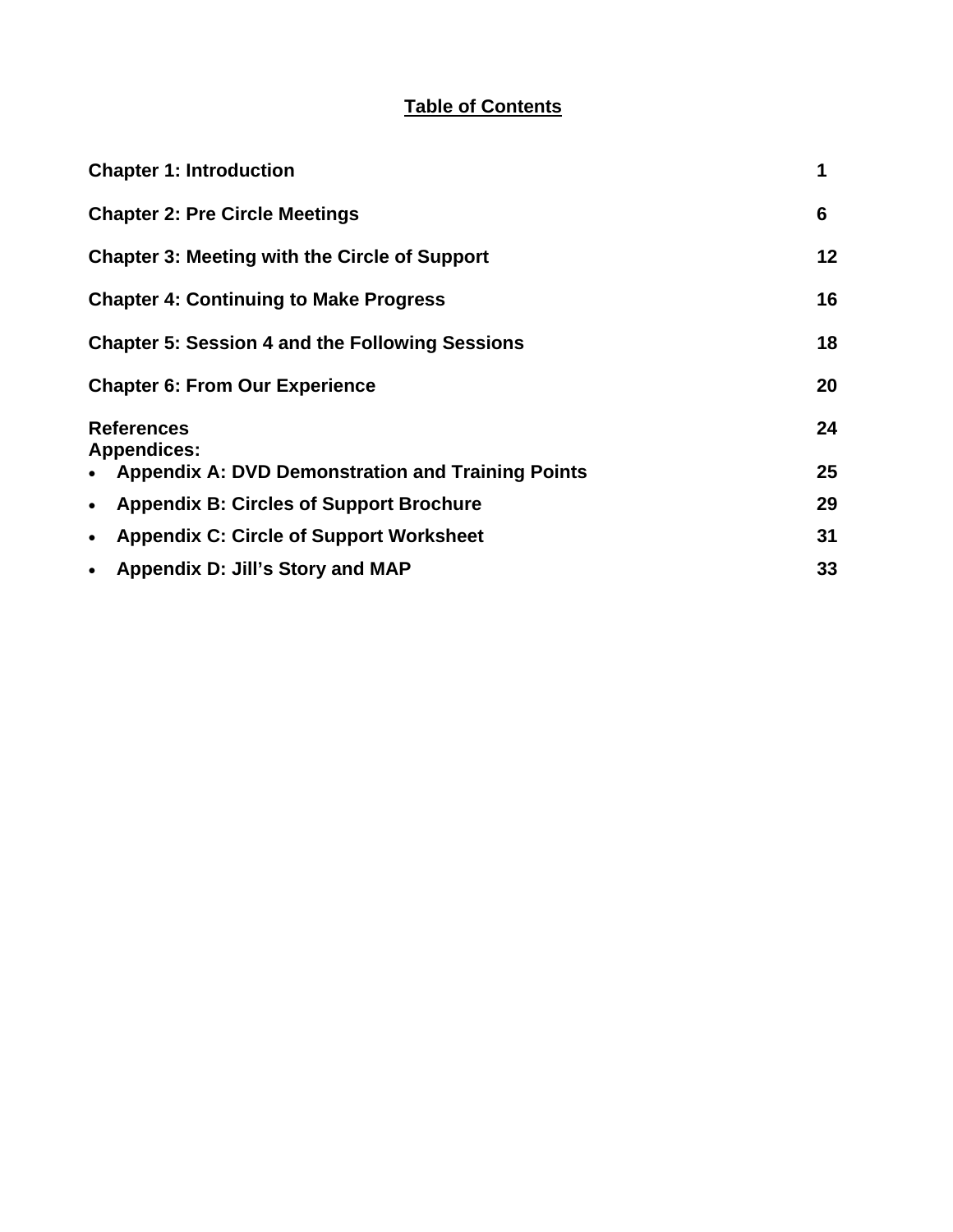## **Chapter 1: Introduction**

## *Purpose of the Manual*

 This manual is meant to serve as a training tool for people learning to implement Circles of Support. The manual was developed as part of a research project designed to evaluate the use of Circles of Support in Supported Employment (SE) service settings. The research was conducted by the University of Medicine and Dentistry of New Jersey (UMDNJ) and funded by the National Institute on Disability Research and Rehabilitation (NIDRR) Rehabilitation and Research Training Center (RRTC) on Community Integration awarded to the University of Pennsylvania. This manual can be used by mental health service providers, family members and friends of people with mental illness. The manual details the first four sessions of a Circle of Support and provides strategies, sample goals, and common activities used during the planning and facilitation of Circle meetings. This manual is meant to be used in conjunction with additional training in Circles of Support. There is also a companion DVD that illustrates a typical Circle of Support meeting. Training points for using the DVD can be found in Appendix A.

## *Natural Supports and Employment*

 People with psychiatric disabilities generally experience some degree of social isolation, possibly caused by factors such as entrenchment in the mental health system, effects of their mental illness on families and friends, or simply the lack of social opportunities as a result of unemployment. People with and without disabilities use natural supports as a strategy to reduce stress, seek advice, and feel connected to others. By developing a naturally occurring support network for people with psychiatric disabilities, it is our hope that the need for paid supports will decrease and social integration will increase promoting longer job tenure.

 A critical feature of SE efforts is an emphasis on natural supports. Conventional "on site" job coaching may actually impede the integration and acceptance of individuals with psychiatric disabilities in the workplace by bringing attention to the new employee receiving specialized services that were not provided to other co-workers (Mank, Cioffi, & Yovanoff, 1997). Researchers have noted that successful community employment for individuals with severe disabilities is contingent upon the implementation of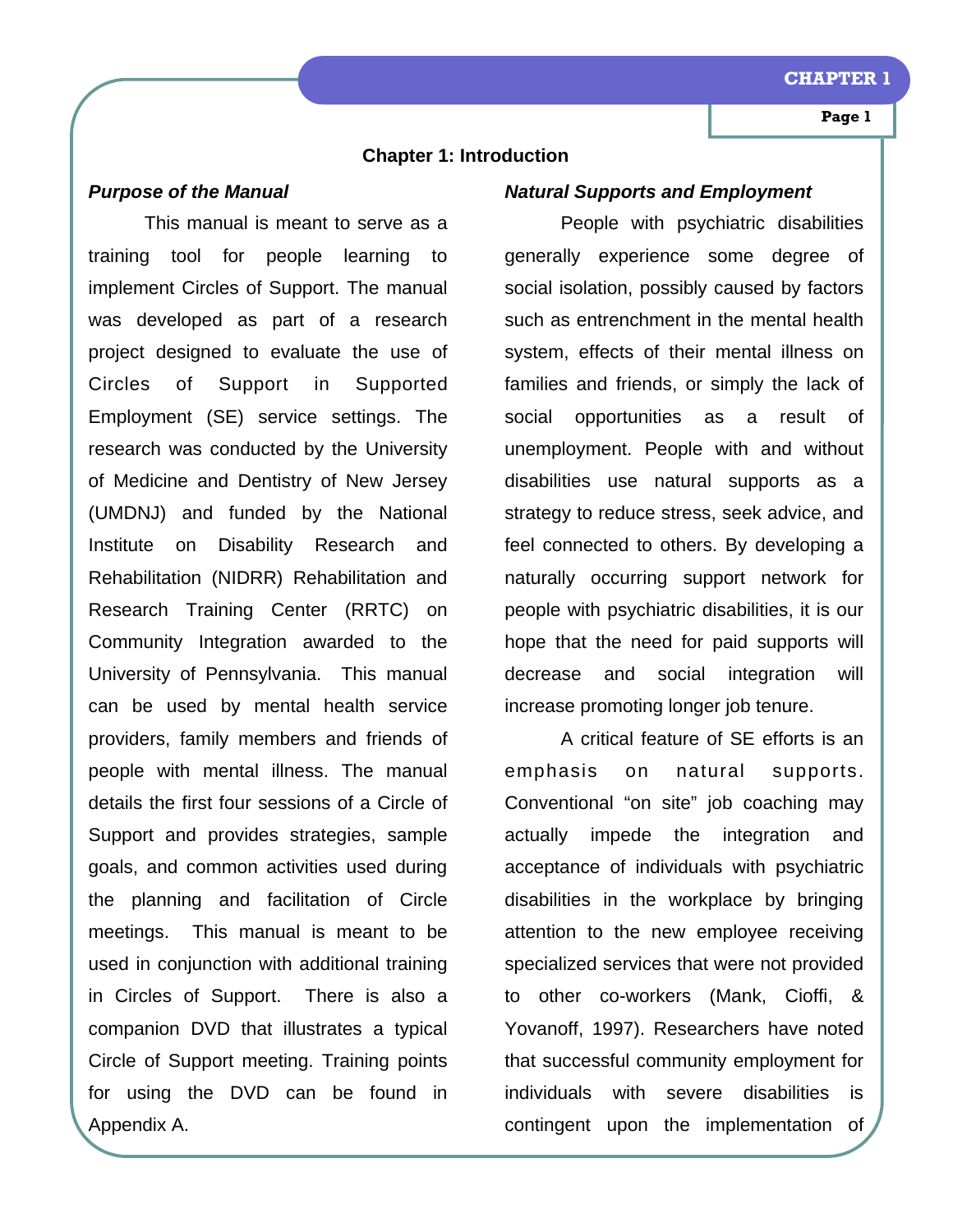supports provided by people other than agency personnel (Callahan, 1992; Fabian & Lueking, 1991). The use of natural supports has also been advocated as a better strategy for providing long-term vocational supports to maintain a job and increase integration in the workplace than the reliance upon paid professionals such as job coaches and employment specialists (Storey, 2003). Follow-along or long-term employment supports are critical to the maintenance of jobs for people with psychiatric disabilities. In order to fade out the traditional support services offered from a job coach, a system for developing on-going natural supports is necessary. One promising approach to the development of natural support networks for people with psychiatric disabilities is the Circle of Support approach.

## *Overview of the Approach: Circles of Support*

 Circles of Support emphasize an increased reliance on natural supports as a complement to or in place of typical paid supports for people with disabilities. This innovative approach was first introduced in the 1970s for people with developmental disabilities, and gained momentum over

the following four decades (O'Brien & O'Brien, 2002). The hallmark component of the Circles of Support technique is the development of a vision of a desirable future (Coyle & Moloney, 1999). This desirable future goal statement leads the entire process and is consistently referred to during all planning and facilitation of the Circle. An additional critical feature of the Circles of Support approach is the composition of the person's support network or Circle. The members of a Circle of Support can consist of family members, friends, neighbors, co-workers, people at a house of worship, and sometimes service providers (Bradley, 2000). This group should be comprised of primarily non-paid supporters who have committed themselves to working together on behalf of the *focus person* (i.e., the person with a disability upon whom the Circle of Support will focus) to achieve his/her desirable future. Often, the desirable future reflects all life areas (living, learning, working and social), or sometimes the desirable future is specific to one domain of living. This manual focuses on the work environment, that is, employment goals.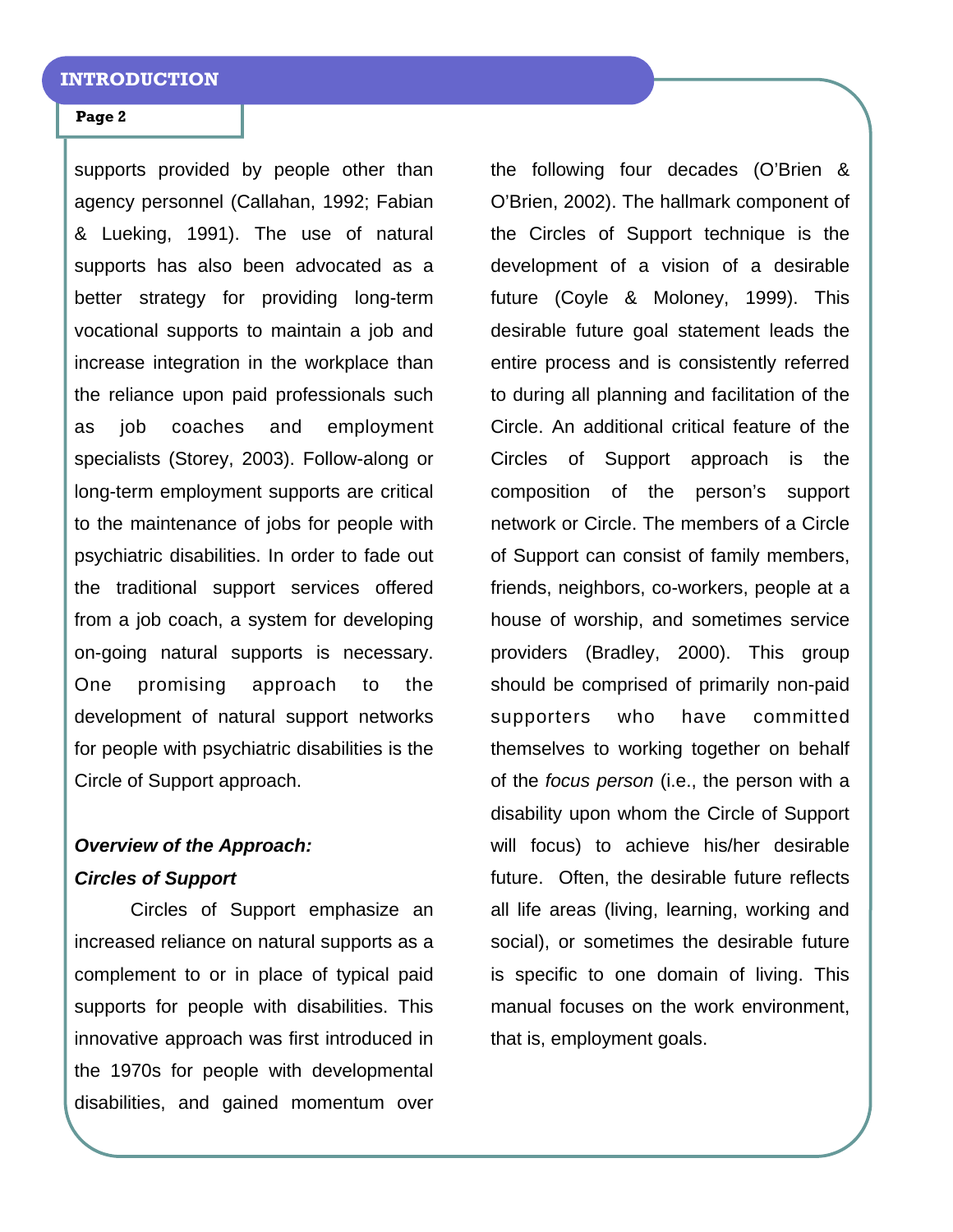### **CHAPTER**

## **Page 3**

## *Principles of Circles of Support*

 Circles of Support operate on principles of personal empowerment. These include: (1) involvement of invested and interested people, (2) focus on the individual's preferences, talents and dreams, and (3) emphasis on personal strengths, not deficits (Whitney-Thomas, Shaw, Honey, & Butterworth, 1998). The primary purpose of the development and maintenance of a Circle of Support is the mobilization of natural supports and the development of frameworks for organizing the participation of individuals connected to the focus person. Those involved in the Circle of Support contribute to the achievement of that individual's personal vision (Bradley, 2000). Circle of Support members assist the focus person in making social connections in order to access services and supports he or she would typically not secure otherwise. In addition, the members of a Circle of Support help the focus person make progress toward his or her stated vision by reviewing the challenges that may be encountered in the pursuit of the vision as well as brainstorming strategies to overcome those challenges and barriers (Bradley, 2000).

## *Composition of the Circle*

 As mentioned earlier, the Circle of Support can consist of family members, friends, people from the individual's house of worship, work colleagues, or neighbors. The important thing to note is that even people who have a relatively small number of supporters can benefit from a Circle. One of the primary purposes of developing a Circle of Support is to increase the number and quality of people in the individual's support network. In addition, it is also important to recognize that some members of the Circle will be long-term supporters while others are invited to join the Circle for a specific amount of time in order to help the focus person accomplish specific tasks related to his/her goal.

## *What are MAPs and Why Should I Use Them?*

The objective of any MAP is to record information in a way that both you and the focus person can see the information presented. MAPs may be used in subsequent Circle of Support meetings so the information should be legible and large enough for a group of people to see. It is helpful to use a blank sheet of easel pad paper. In addition to written text, MAPs also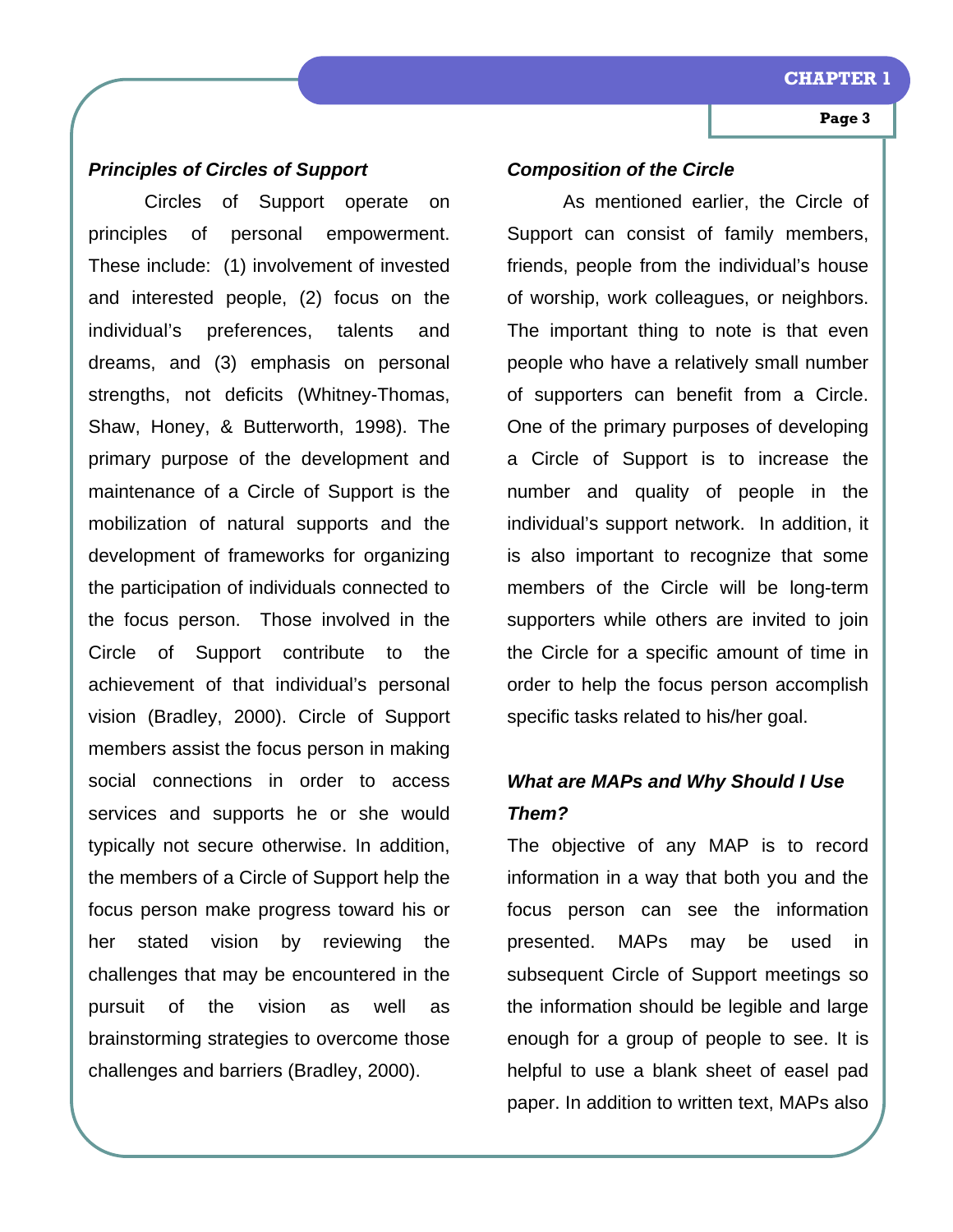use colors and graphics. The graphics are meant to assist those who assimilate and convey information better through graphics but are not a requirement of a comprehensive MAP. (See examples of MAPs in Appendix D).

## *Types of MAPs*

 Each of the MAPs you use will serve a particular purpose. Here are the brief objectives for each of the MAPs.

*Places MAP:* Describes the typical pattern of the person's current life and focuses on all of the places in which a person functions in a typical month.

*Relationship MAP:* Illustrates the people in the person's life as well as people who may be available in the future to provide support.

*Background MAP:* Provides an overview of the life experiences of the focus person and his/her family.

*Preferences MAP:* Details personal preferences, strengths, interests and specific conditions to avoid.

*Dreams MAP:* Describes ideas about dreams and desires for the future.

*Hopes and Fears MAP:* Describes how people feel about opportunities and obstacles.

## *Using Text, Colors, and Group Graphics*

 Comments and information recorded on MAPs or other informational assessments are coded using colors, symbols, and words. The following key can be used for color coding information:

Green: Positive experiences, opportunities, places, and people.

Red: Negative experiences, opportunities, places, and people.

Blue: Basic information and strategies/ facts.

## *Suggestions for Getting Started*

 If someone you know or provide services to seems like a person who would benefit from having a Circle of Support, there are some things you can do to get the process started.

**Step 1:** Familiarize yourself with this manual and associated readings contained within it. The first step in ensuring the success of a Circle is understanding the philosophy of the approach. The actual techniques for developing and facilitating a Circle can be learned but the basic principles must resonate with you.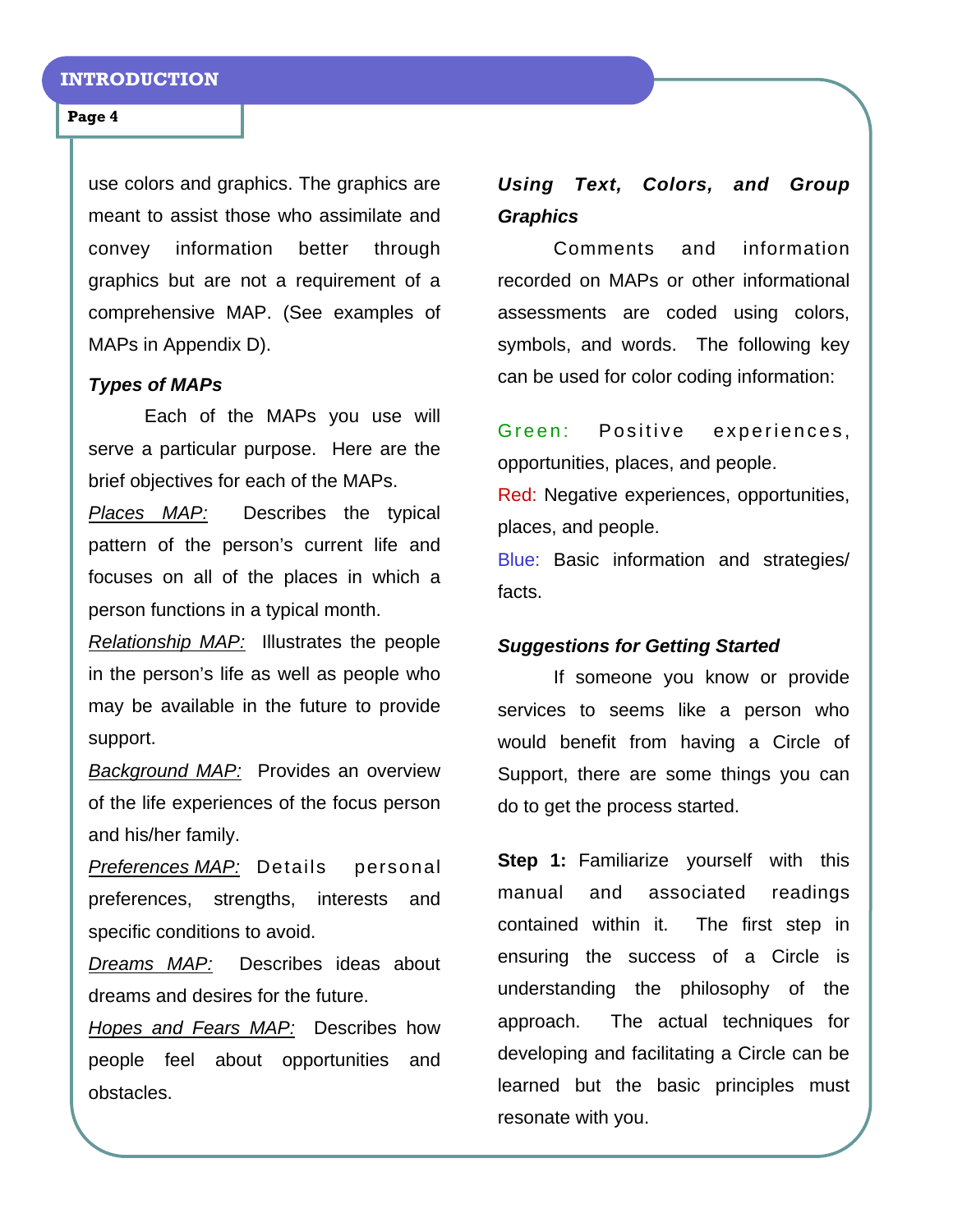#### **CHAPTER 1**

**Page 5** 

**Step 2:** Help the focus person decide that they are worth the time and effort of others. One of the most difficult tasks associated with developing a Circle is recognizing that although supporters need to sacrifice their time and commit to supporting the focus person, many people may be willing to do just that! The focus person will never know if people are willing to engage in the process on their behalf unless they ask.

**Step 3:** Commit yourself to the process. If you expect to have others support and develop action plans to help the focus person obtain the desirable future, you too have to make that commitment. Organization and dedication to aiding the focus person in developing goals and identifying action steps are responsibilities of the Circle facilitator. The commitment to develop a Circle of Support needs to be shared by the focus person as well. Therefore, identifying the critical roles of each person involved in the Circle is crucial to its success. Make the time to ensure the focus person understands the process and is invested.

**Notes**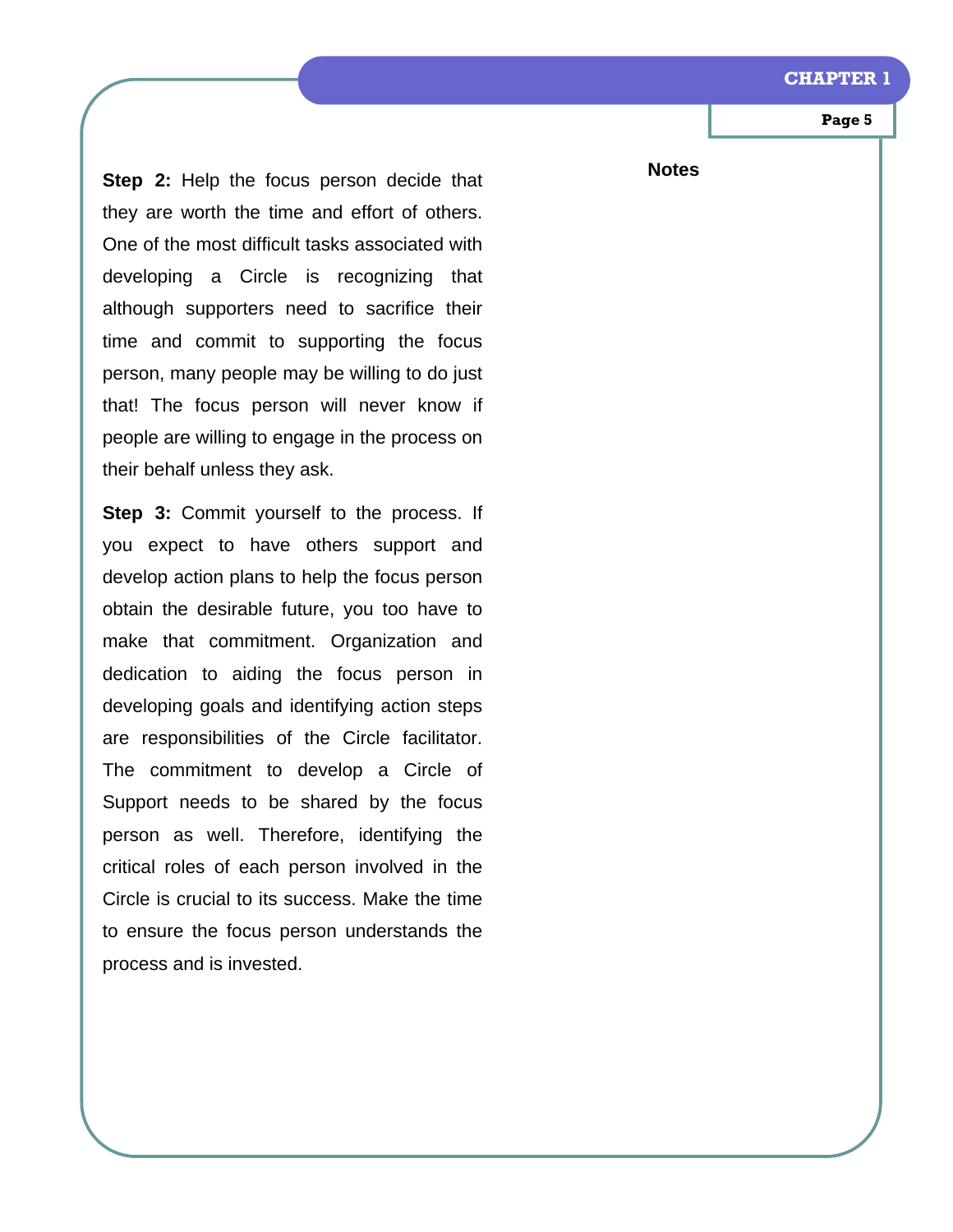## **Chapter 2: Pre Circle Meetings**

This chapter explains the process for completing five critical activities prior to starting the Circle of Support. Those activities are (1) introducing the Circle of Support approach, (2) introducing the Relationship MAP, (3) generating the goals for the first Circle of Support meeting, (4) identifying the supporters to invite to the Circle, and (5) contacting the supporters. For each of these activities, the manual describes what the facilitator should do, and in some cases say, to complete the activity and facilitate the meeting. The descriptions of what the facilitator does during this meeting are meant to serve as a guideline and should be adapted to match your style. However, the core components should all be covered during this session. Keep in mind, the first session may need to be separated into two meetings if the focus person or Circle members would prefer shorter meetings.

**\***Each meeting should be approximately one to one and a half hours.

## **Session 1: Pre-Circle Meeting, the Getting-to-Know-You Session**

## **Individuals Present:**

- The focus person;
- The facilitator (can be the staff person, other staff involved in the focus person's rehabilitation, or any supportive person chosen by the focus person including a family member or friend).

**Goals of the Meeting**: The following activities should be done during Session 1:

- Complete the Relationship MAP;
- Generate goals to work on during the first Circle of Support meeting;
- Identify the names of people the focus person may be interested in inviting to his or her Circle of Support.

**Helpful Hint: The facilitator should start the session by reviewing the goals of the meeting with the focus person. The goals of the meeting can be written on a handout or large piece of paper for the focus person to see and refer to during the meeting. This may help the focus person remain centered on the session's activities.**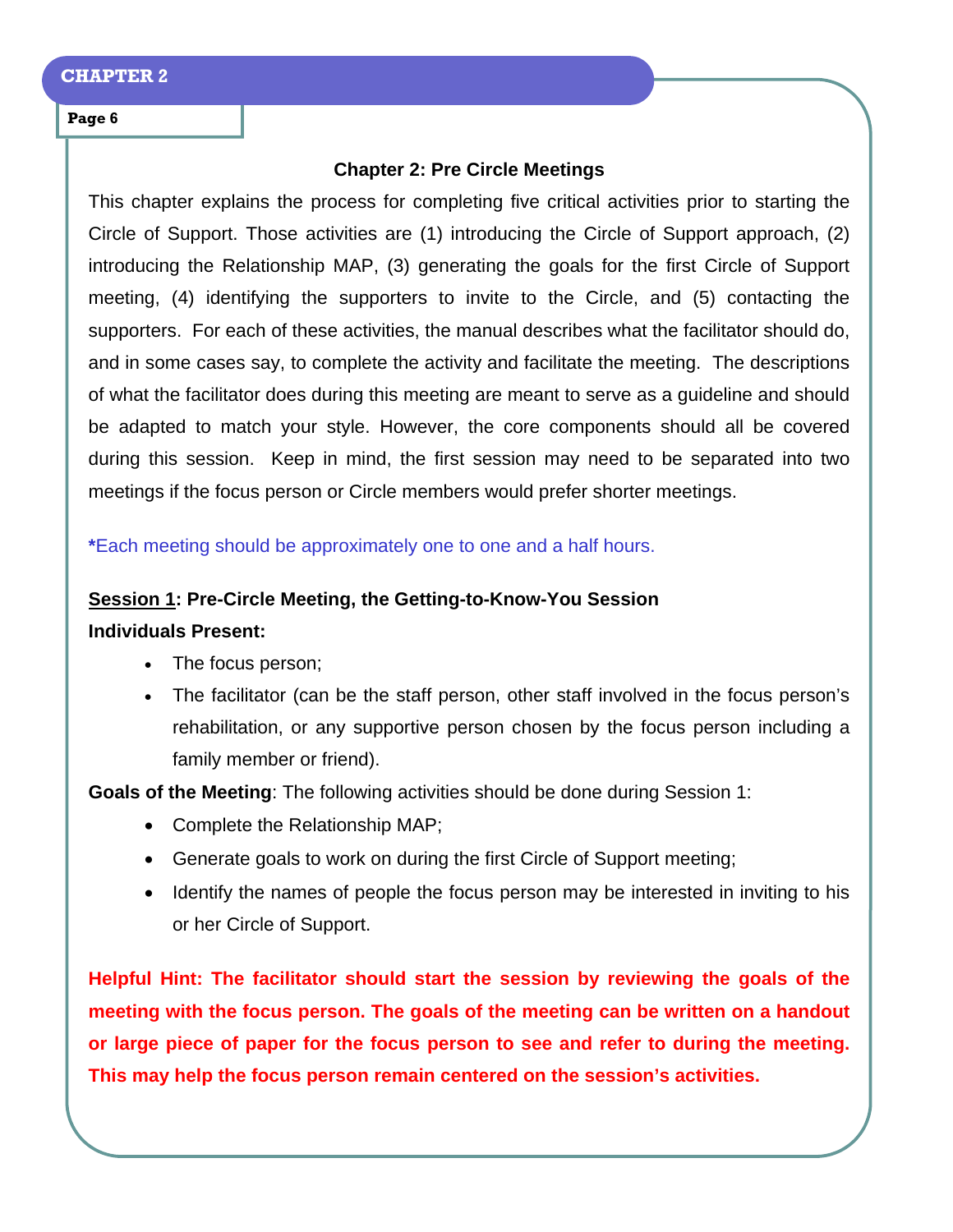## **Meeting Agenda**

## **1. Introduction of the Facilitator**

- The facilitator introduces self to the focus person, if not known before, and identifies the role and responsibilities of the facilitator.
- The following definitions of facilitator and focus person can be provided:
	- o Facilitator: this person helps the focus person organize the meetings, generate goals for each of the meetings, invite supporters, locate meeting space, identify action steps, and review progress made by the focus person and individual supporters. The ultimate goal is that once the Circle of Support is running effectively, the facilitator has less involvement and the focus person takes the lead in running the Circle.
	- o Focus Person: this person is an individual who would like support in identifying or achieving a desirable future. Supporters are brought together to assist the focus person in making action steps and achieving goals. You are considered the focus person in this approach.

**Helpful Hint: The individual you are working with may not feel comfortable with the term "focus person." This term may seem too formal. In this case, you should discuss with the individual how he or she would like to be referred to.** 

## **2. Introduction of the Circle of Support Approach**

• Introduce the idea of developing a Circle of Support. Discuss the positive benefits associated with having a Circle of Support.

You may use the following description:

*"Social support networks are comprised of family, friends, coworkers and other acquaintances. These are examples of individuals that you can turn to, whether in times of crisis or simply for fun and entertainment. Many people have found that social support is beneficial for them in times of stress, crisis, job uncertainty or job transition.*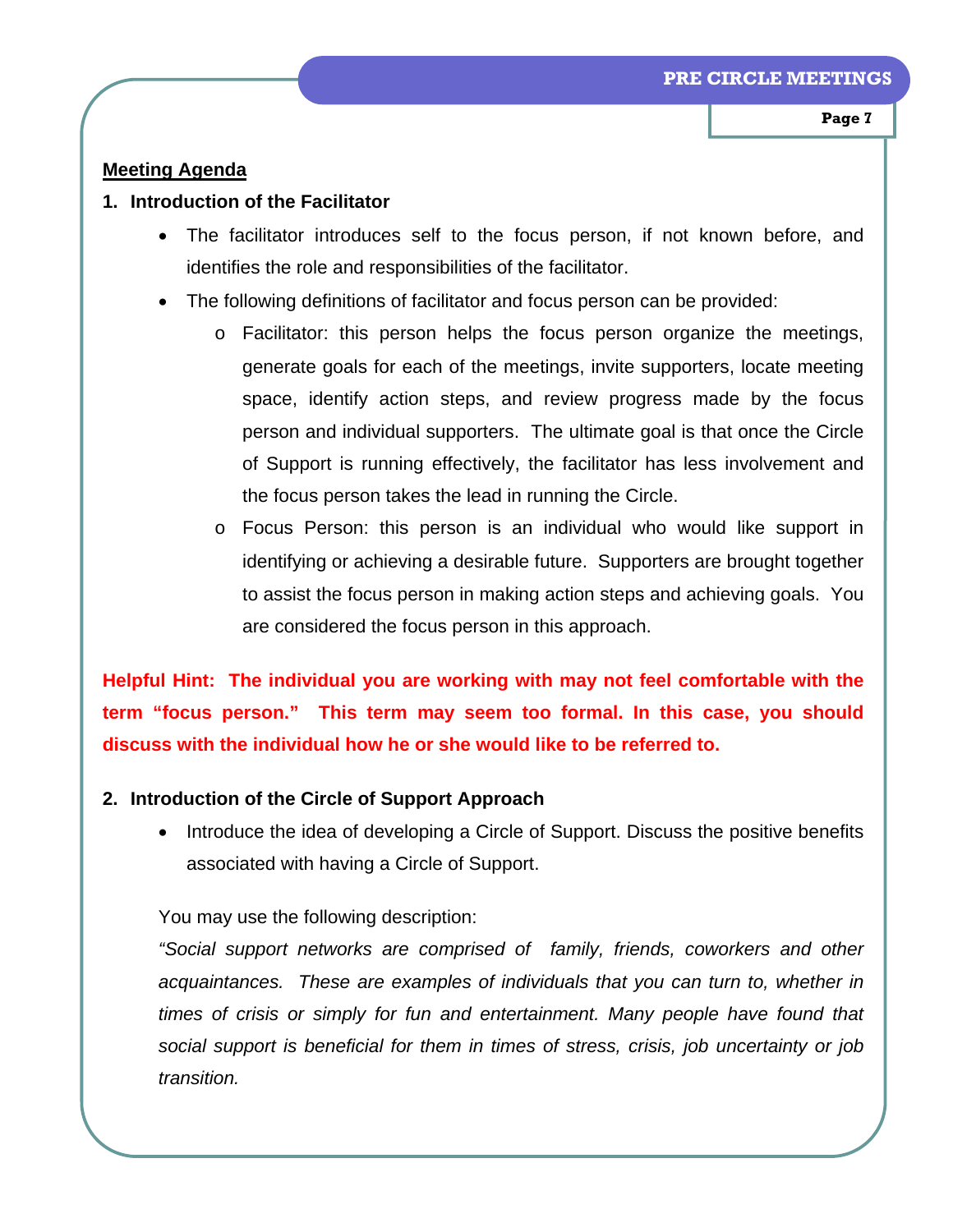*A Circle of Support is a group of people who have agreed to work together on your behalf to help you achieve your desirable future. The members of a Circle of Support can consist of family members, friends, neighbors, co-workers, people at a house of worship, people from your community and sometimes service providers. You choose the people who you wish to invite to be a part of your Circle. The Circle of Support meets on a regular basis as often as you think is necessary. The Circle will provide you with support in achieving your goals or help you to set a goal for yourself and determine the steps needed to get there. Each person in the Circle will identify things that he or she can do to help you overcome barriers and use your strengths to meet your goals.* 

*In order to do this, we are going to identify the important people in your life, and then we will determine what goals you would like to achieve in the area of employment. Once we have identified your supporters and outlined your employment goal, we can better understand how your support network can assist you in achieving that goal."* 

**You may also choose to review the Circles of Support brochure provided in Appendix B with the focus person at this point.** 

**Helpful Hint: After describing the Circle of Support approach to the focus person, it is helpful to have them summarize what the approach is. You should also ask the focus person at this point what questions they have.** 

## **3. Introduction of the Relationship MAP**

• Introduce the type of information contained in a Relationship MAP and the benefits of completing a Relationship MAP.

You can state,

"*People often find it helpful to complete a Relationship MAP to see who the important people in their lives are. We will complete a Relationship MAP in this meeting and*  use it to help identify people you may want to invite to be part of your Circle of *Support. We may also use this MAP in the future at a Circle of Support meeting."*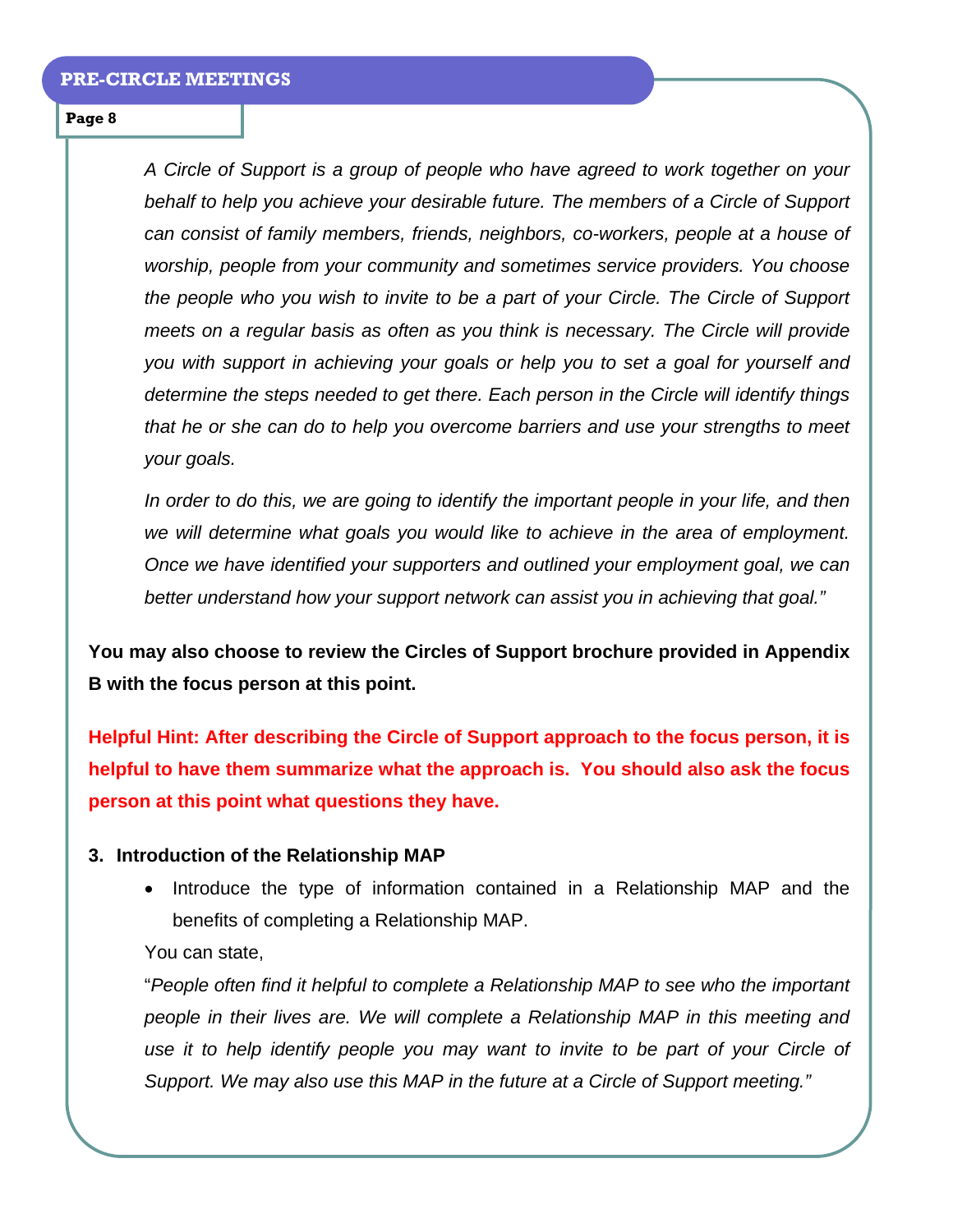- Completing the Circle of Support Worksheet this worksheet (Appendix C) should be used to begin brainstorming all of the people that are in the focus person's life. Using the worksheet, the following instructions should be provided:
	- a. "Before we develop the Relationship MAP, it is helpful to first identify all of the people who you encounter in your everyday life. So let's start by using this worksheet to discuss who you know in each of the life areas on the worksheet. Keep in mind, we do not have to identify whether or not the relationship you have with each person is positive or supportive at this time. We just want to list every person you know, have contact with, or would like to have contact with. For each Circle represented on the worksheet, I would like for you to identify the names of people who fit in that Circle. For example, in the Circle entitled 'Family', list all of the people in your family that you have contact with or would like to have contact with."
- Completing the MAP The objective of any MAP is to record information in a way that both you and the focus person can see the information presented. This MAP may be used in subsequent Circle of Support meetings so the information should be legible and large enough for a group of people to see. It is helpful to use a blank sheet of easel pad paper. This can be taped to the wall if no easel is available. The first step in completing the MAP is to review the Relationship MAP introduction together. Then, ask the focus person about the current people who are in his/her life in the various categories based on the worksheet that was just completed. You can use the following statements to review the Relationship MAP process:
	- Using markers, we will write the names of the people you identified on the worksheet on the easel paper. The names will be clustered by category like employment, family, friends, etc. In addition, we will pay particular attention to the use of color to identify positive and negative influences or factors associated with each person on your MAP. So when we get to each person's name, I will ask you if they are a positive or negative influence in your life and why. After each person is listed on the MAP, we will summarize the information and add a statement to the MAP depicting all of the critical points. Do you have any questions before we start?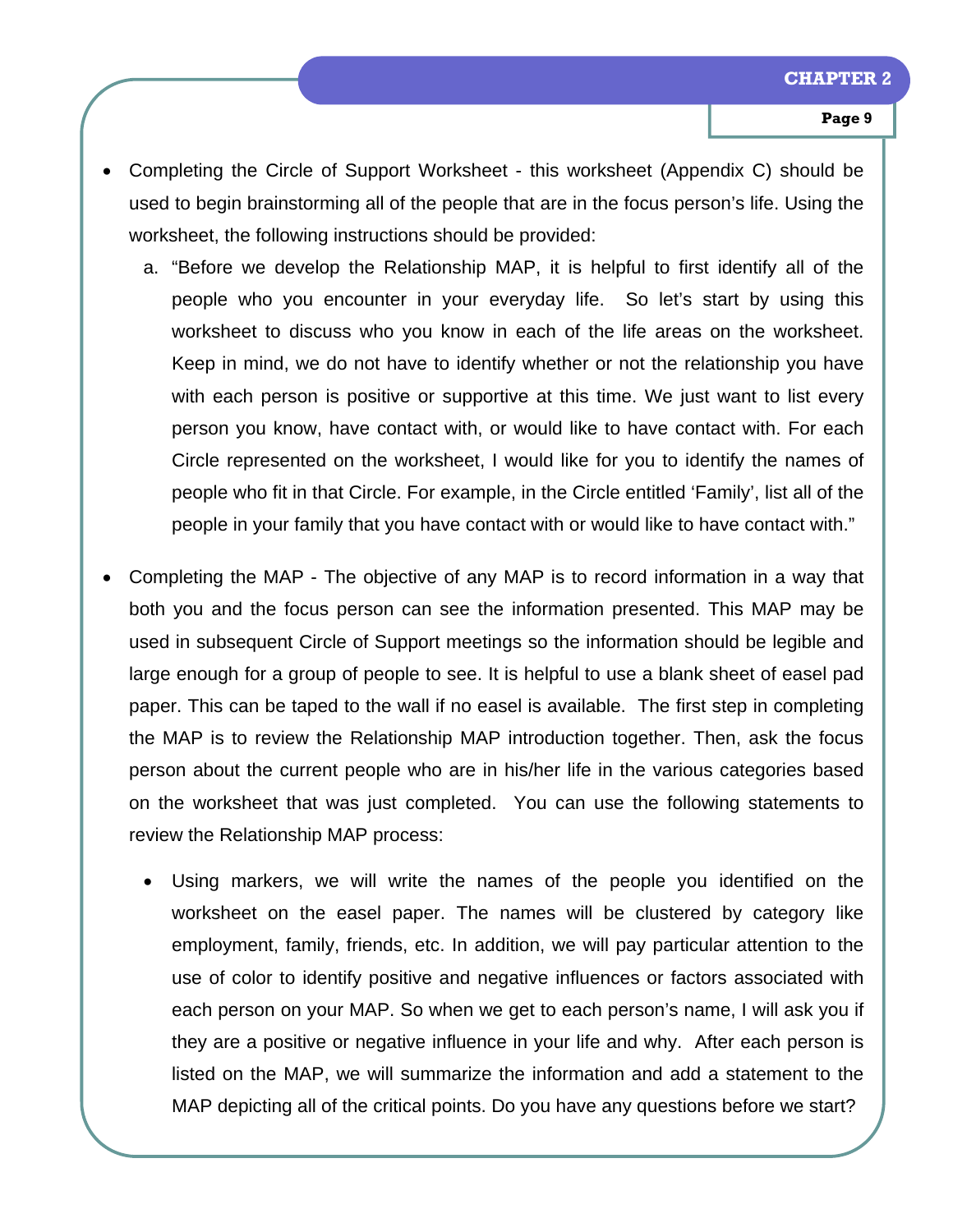**Helpful Hint: As was stated in the introduction to the manual, text, color, and graphics are used to represent important information on the MAP. However, some individuals may not like or feel comfortable with the pictorial representation of information. They may view this form of information sharing as juvenile. If that is the case, don't use pictures! You can get very clear and concise information from text and color. The graphics are meant to assist those who assimilate and convey information better through graphics but are not a requirement of a comprehensive MAP.** 

**4. Generating supporters to invite to the Circle of Support and inviting them to the first meeting.**

a) Help the focus person plan who to invite by addressing the following questions:

"*Who would you like to invite to the support meeting?" "Who are the people you most trust to be supportive and helpful?" "Where would be a convenient place to hold these meetings?" "What are some good times for you to meet?"* 

*"What obstacles can you identify that may interfere with having a meeting like this?*"

- b) Problem solve with the focus person strategies to decrease potential obstacles to having the first Circle of Support meeting.
- c) Facilitate phone calls to the people identified by the focus person as supporters. Assist the focus person in preparing what they want to say. If the focus person has difficulty initiating the calls, role-play first. It is recommended that the focus person call the people identified. However, the facilitator can contact them if necessary.

**Helpful Hint: Prior to reaching out to potential Circle group members it is important to have a discussion with the focus person regarding the possibility that some of their supporters may not be willing or able to participate in the Circle of Support. Discuss that this could be the result of various factors and that the focus person should not take this personally.**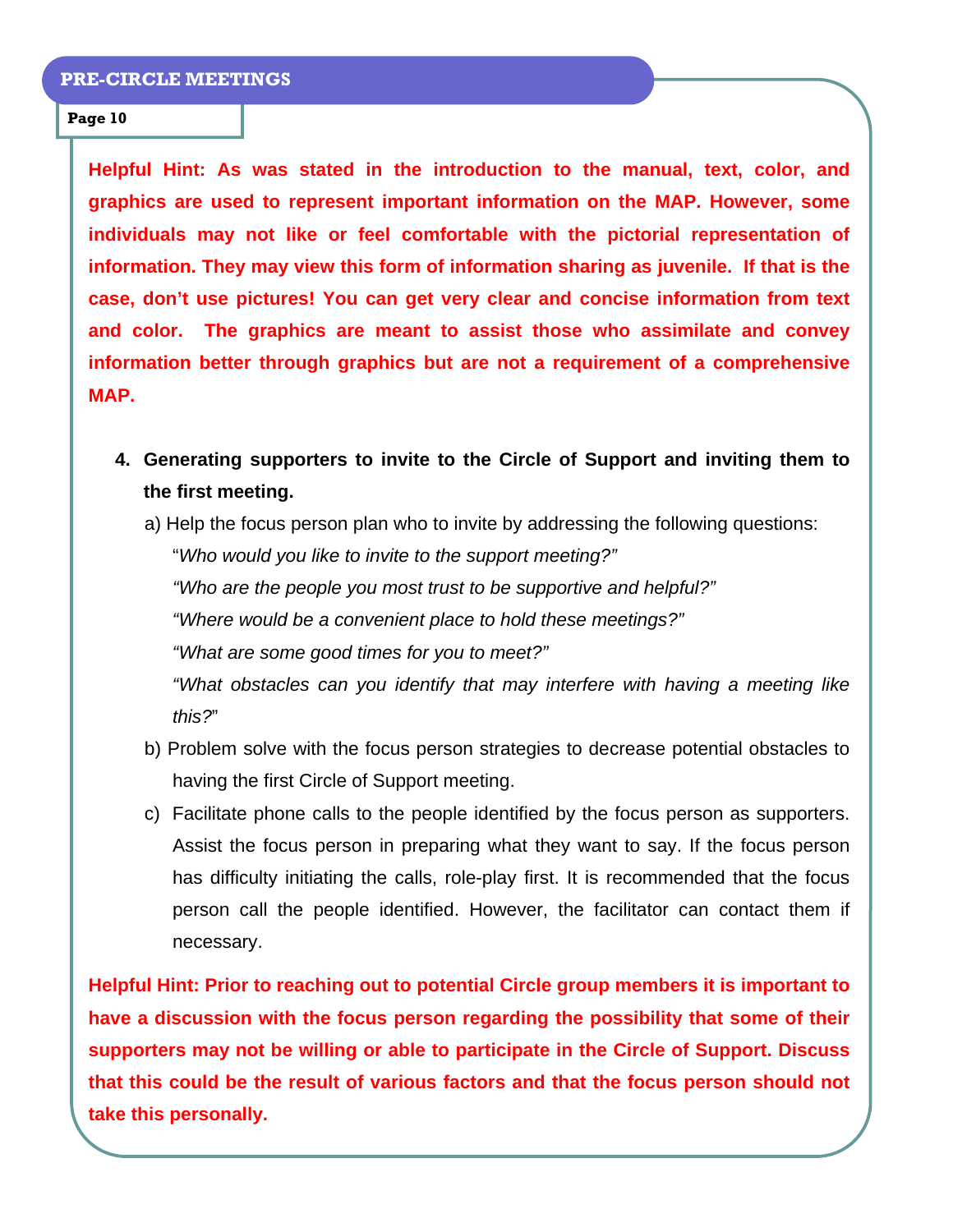d) When contacting the potential Circle of Support members ask them to identify possible days and times when they are available. After speaking with everyone who will be involved, set a date and time for the Circle of Support meeting and notify all the Circle members. You and the focus person may want to write invitation cards to invite the Circle members. You can refer to the sample script for inviting supporters contained in Appendix B.

\*Note: In addition to the MAPs, or in lieu of completing the MAPs, Session 1 could be a "Getting-To-Know-You" session in which you and the focus person can speak more casually to establish a comfortable relationship. Also, Session 1 can be split into two meetings. The second meeting (again, with the focus person and facilitator only) could include the Hopes and Dreams MAP, the History MAP, Places MAP, and/or the Relationship MAP. In other words, the activities must be individualized and can be introduced in any order that makes sense for the focus person and his or her goal. For example, a person may be very isolated and have difficulties identifying relationships to MAP out. Therefore, a Hopes and Dreams MAP may make more sense for this individual. Additionally, a person may be extremely willing and eager to talk about his/her experiences, and would need extra time and effort to get organized. This may result in only one MAP being completed during the initial meeting with the facilitator.

It is also recommended that the facilitator consistently use reflective responding during this meeting. It is critical to engage the focus person and allow him or her to share their personal story and vision for the future. Summarizing the focus person's main points and reflecting on the feelings evoked by sharing personal information are necessary skills critical to fostering a trusting and productive working relationship.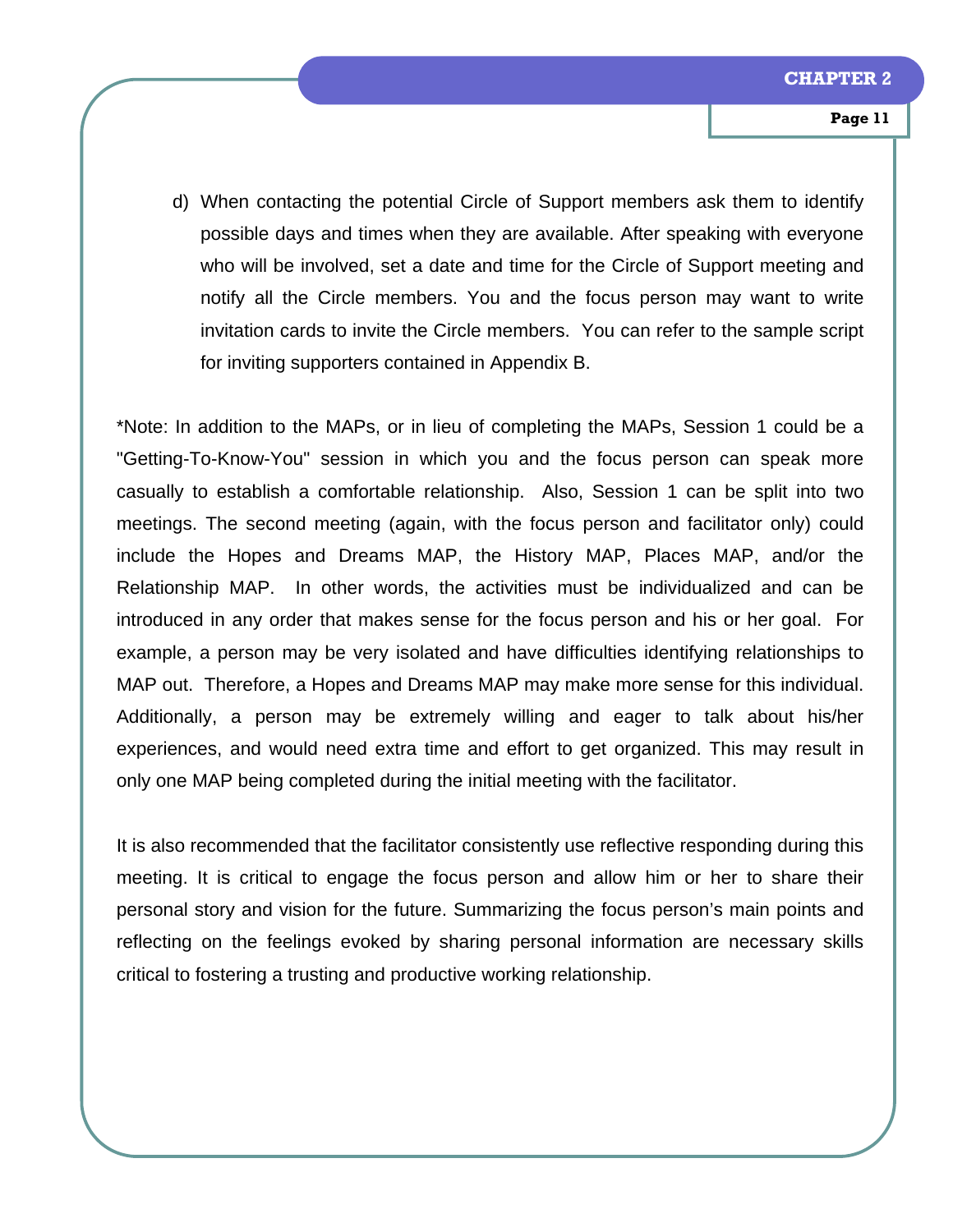## **Chapter 3: Meeting with the Circle of Support**

This chapter is meant to serve as the guideline for the first meeting of the Circle of Support. Included in this chapter are suggestions for introducing the members of the Circle to one another, reviewing the purpose and benefits of a Circle with each member, identifying the process for recording information during the meeting, completing a MAP, and discussing the focus person's goals and action steps with the members.

When scheduling this meeting, it is important to consider a location and time that is most convenient for the members and the focus person. In addition, you should also consider creative strategies for including all members like using a phone that allows conference calling or meeting somewhere in the community like the library.

## **Session 2: Meeting and Working with the Circle of Support**

## **Individuals Present:**

- Focus Person
- **Facilitator**
- Circle of Support Members

**Goals of the Meeting:** The following activities should be done during Session 2:

- Introduce the Circle Members;
- Review the purpose of the Circle of Support meetings and the role expectations for the focus person, the facilitator, and the Circle members;
- Identify the person who will take the minutes of the meeting;
- Complete the Hopes and Dreams MAP;
- Generate goals the focus person and the Circle of Support will work on;
- Set up the date and time for the next meeting.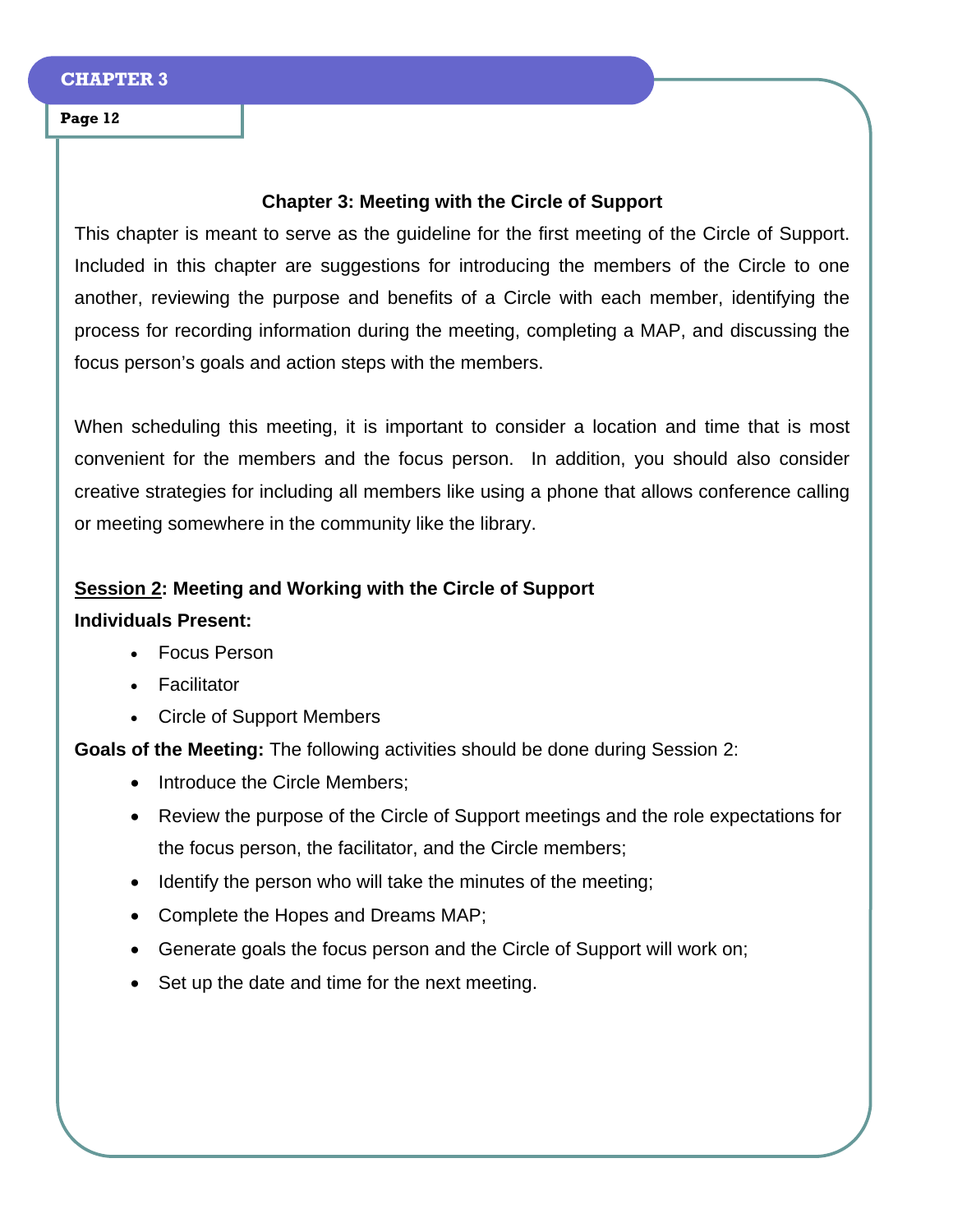## **Meeting Agenda**

- 1. **Check-in**. Before the meeting, speak with the focus person and review what will happen during the first Circle of Support meeting. Ask the focus person what he or she would like to address at this meeting. Also, be sure the MAPs completed during any prior sessions are displayed at the meeting site and you review with the focus person the summary statements. It may also be helpful to have the goals of the meeting written somewhere visible to all members.
- **2. Introduce Circle Members**. To the extent possible and desired, the focus person should take the lead in welcoming people and thanking them for coming.
	- In the meeting, ask everyone to introduce him/herself. Introduce the concept of Circles of Support and expectations. You or the focus person can refer back to the definition of Circles of Support provided in Chapter 1.
	- You and the focus person should also discuss the role of the focus person, the facilitator and the members. Again, you may consult these descriptions provided in Chapter 1.
	- During this introduction, you and the focus person should encourage questions and be prepared and encouraged to answer any questions members have about the goal of the Circle meeting, their role and the roles of others, each person's responsibilities, etc.
	- An additional task of the introduction is to help the Circle identify someone to take minutes at this meeting and a process for choosing a minute taker at subsequent meetings (e.g. alphabetical order).
	- Assist the focus person in reviewing the Relationship MAP and the History MAP or, if preferred by the focus person, review the MAPs yourself. Explain the purpose of using MAPs and mention some of the MAPs that may be developed by the group. Invite questions and comments. Answer questions.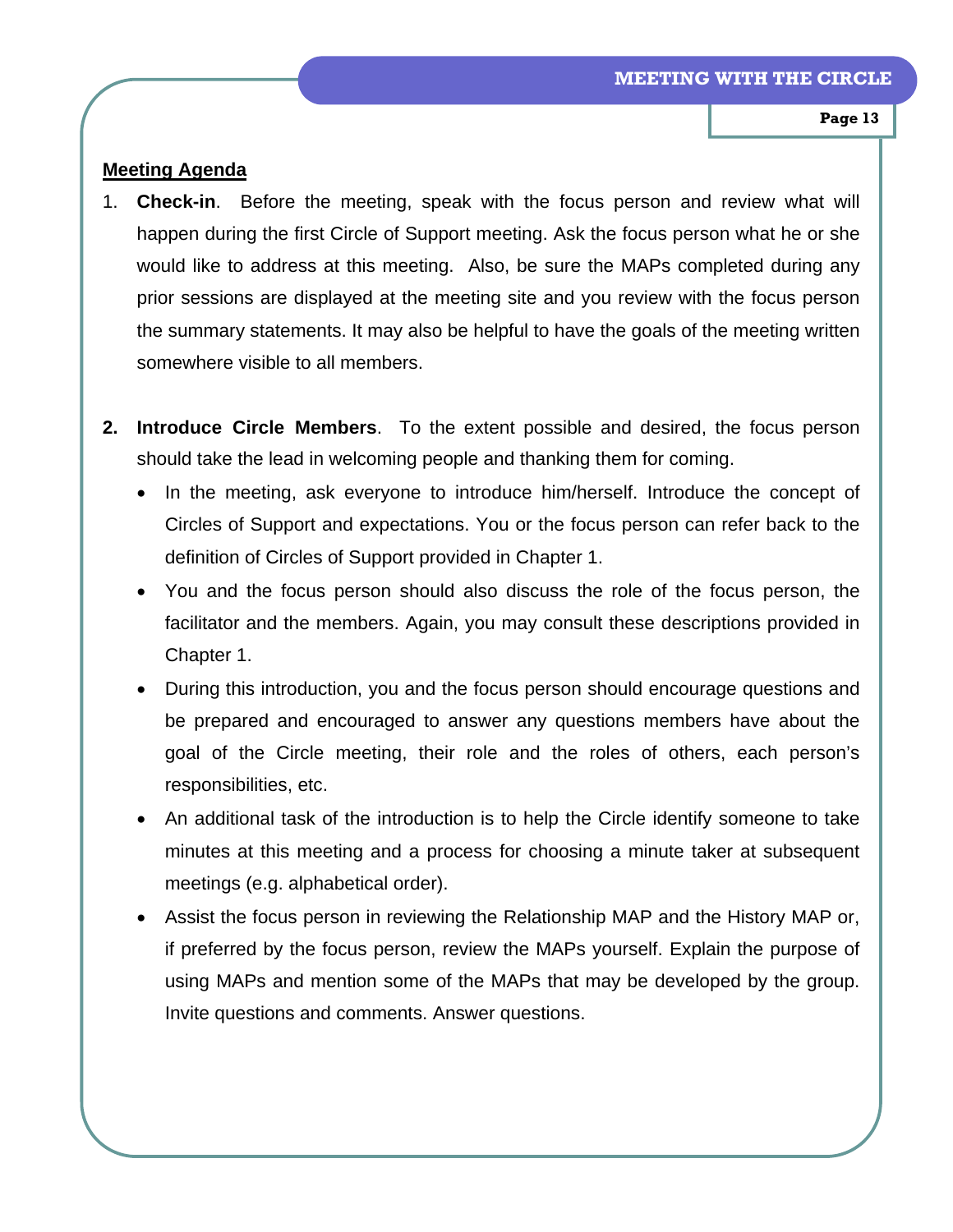- **3. Review the overall goals of the Circle of Support:** These will be determined based on what the focus person has identified as his or her desirable future. The action steps that will be generated to achieve goals can be summarized at this point in the session and feedback from the group should be solicited.
- **4. Introduce the Hopes and Dreams MAP**. Complete this MAP with the focus person and the Circle members.

**Helpful Hint: The second meeting could include the Hopes and Dreams MAP and/or the History and/or Places MAPs as well as the Relationship MAP. In other words, the activities must be individualized and can be introduced in any order that makes sense for the focus person and their goal. Additionally, there are countless types of MAPs that could be created. You can create and utilize any MAP that is relevant to what the Circle is trying to accomplish.** 

- **5. Generate goals for the group to work on and identify the date and time for the next meeting.** The facilitator, the focus person, and the Circle members should decide which action plans require follow-up at the next meeting. In addition, the Circle members should be encouraged to volunteer to identify which action plans they can assist with and what they will do prior to the next meeting. Ask the group when the next meeting should be scheduled and where it should take place.
- **6. Check in with the focus person after the Circle meeting.** Have a discussion with the focus person about his or her reaction to the Circle meeting, points that he or she wants to make at the next meeting, and strategies for completion of tasks assigned during the meeting.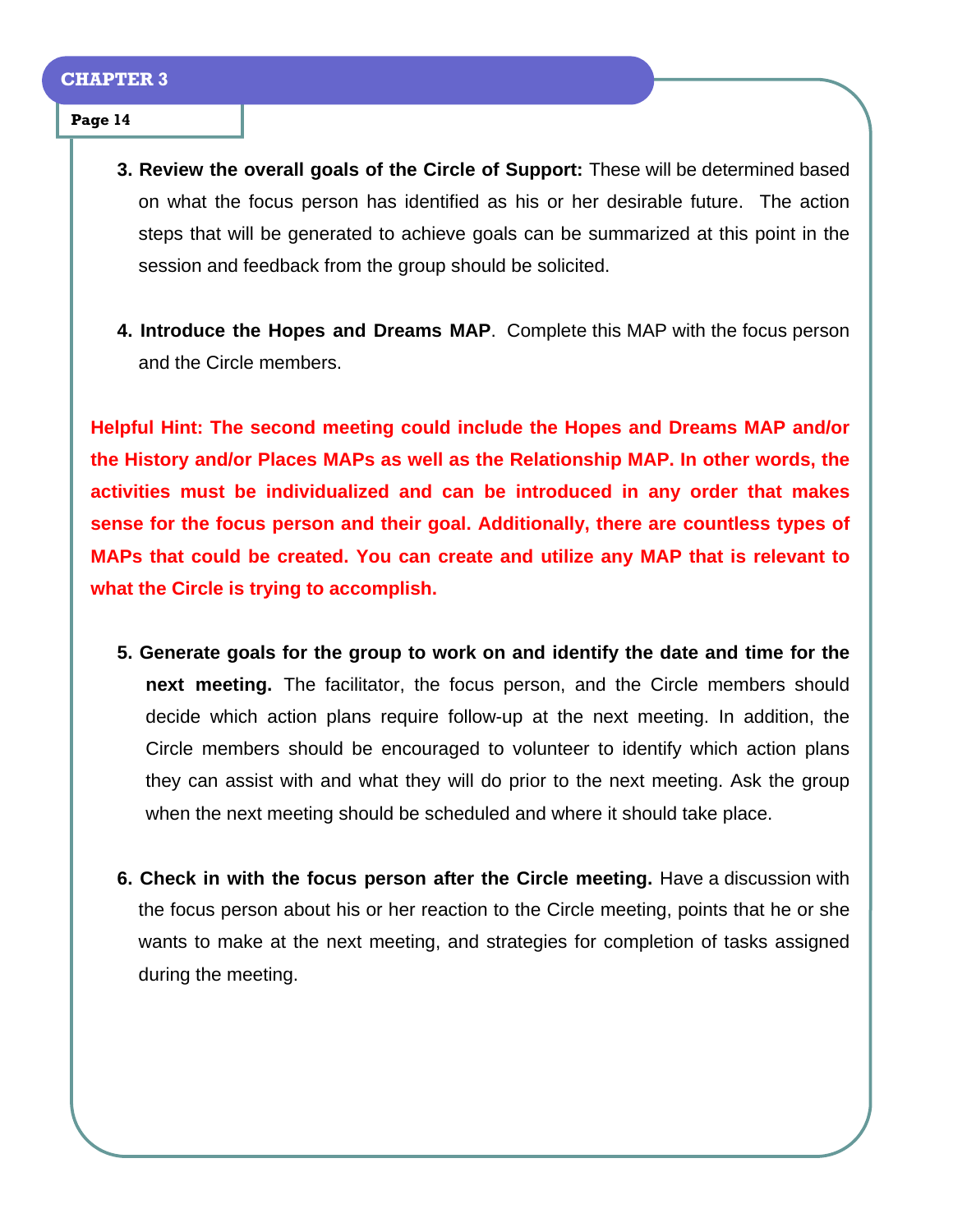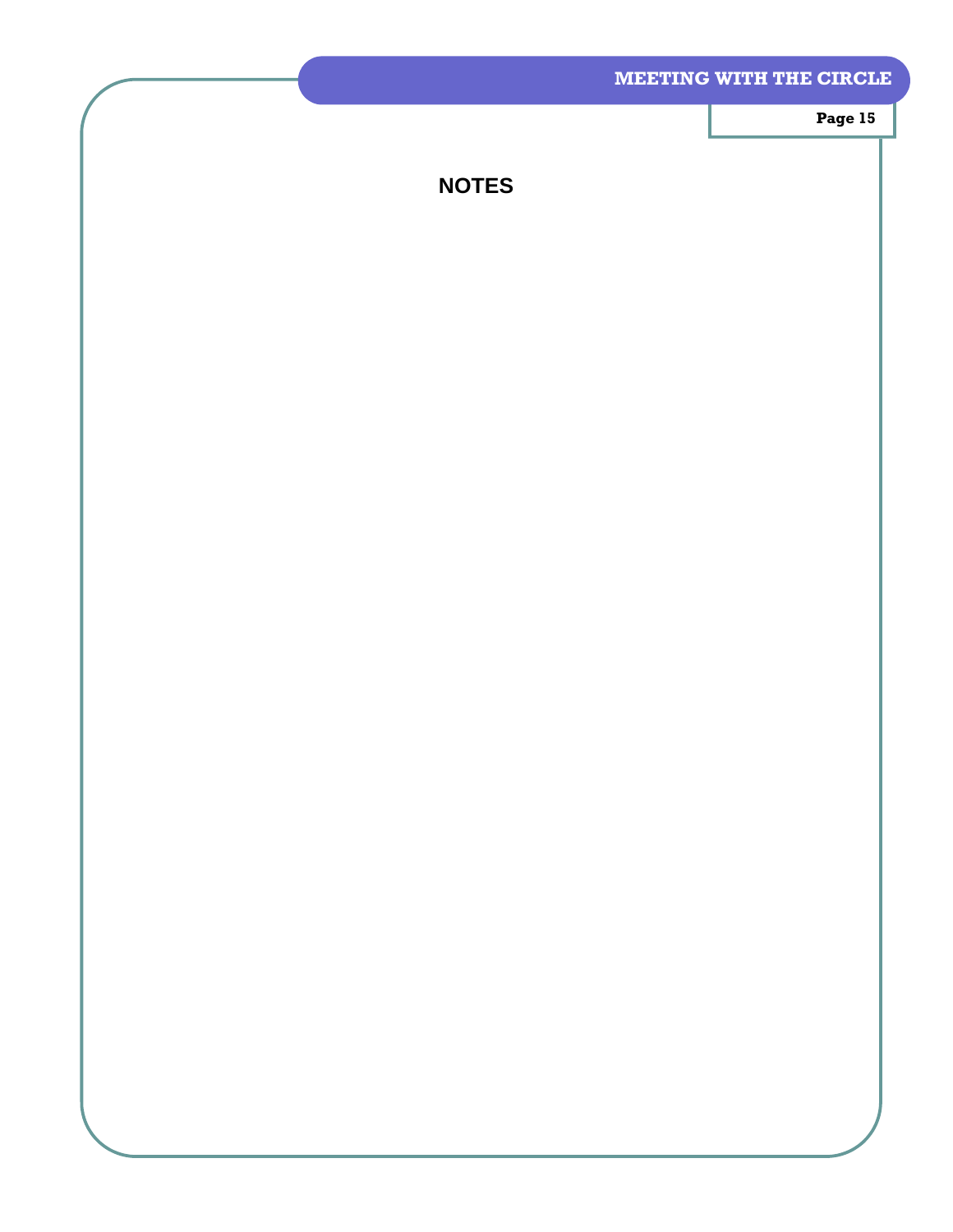## **Chapter 4: Continuing to Make Progress**

## **Session 3: Reviewing Goals and Action Plans**

By now, the Circle of Support has met at least one time and several MAPs should have been developed and reviewed. In addition, the group members may have been assigned action steps to aid in the assistance of the focus person's goal attainment. In addition to checking in with Circle members, Session 3 should be used as an opportunity to evaluate the progress that has been made and the future action plans that need to be developed. Therefore, the following activities should be completed during Session 3: review the focus person's goals, the tasks completed thus far, and the obstacles that have hindered goal attainment in the past as well as strategies for overcoming them.

**Goals of the Meeting:** The following activities should be done during Session 3:

- Discuss the goals identified by the focus person and the Circle of Support in the prior meeting;
- Review the tasks completed by all Circle members since the last meeting;
- Problem-solve any obstacles the focus person may have had in the past with employment;
- Set up the next meeting.

## **Individuals Present:**

- Focus Person
- Facilitator
- Circle of Support Members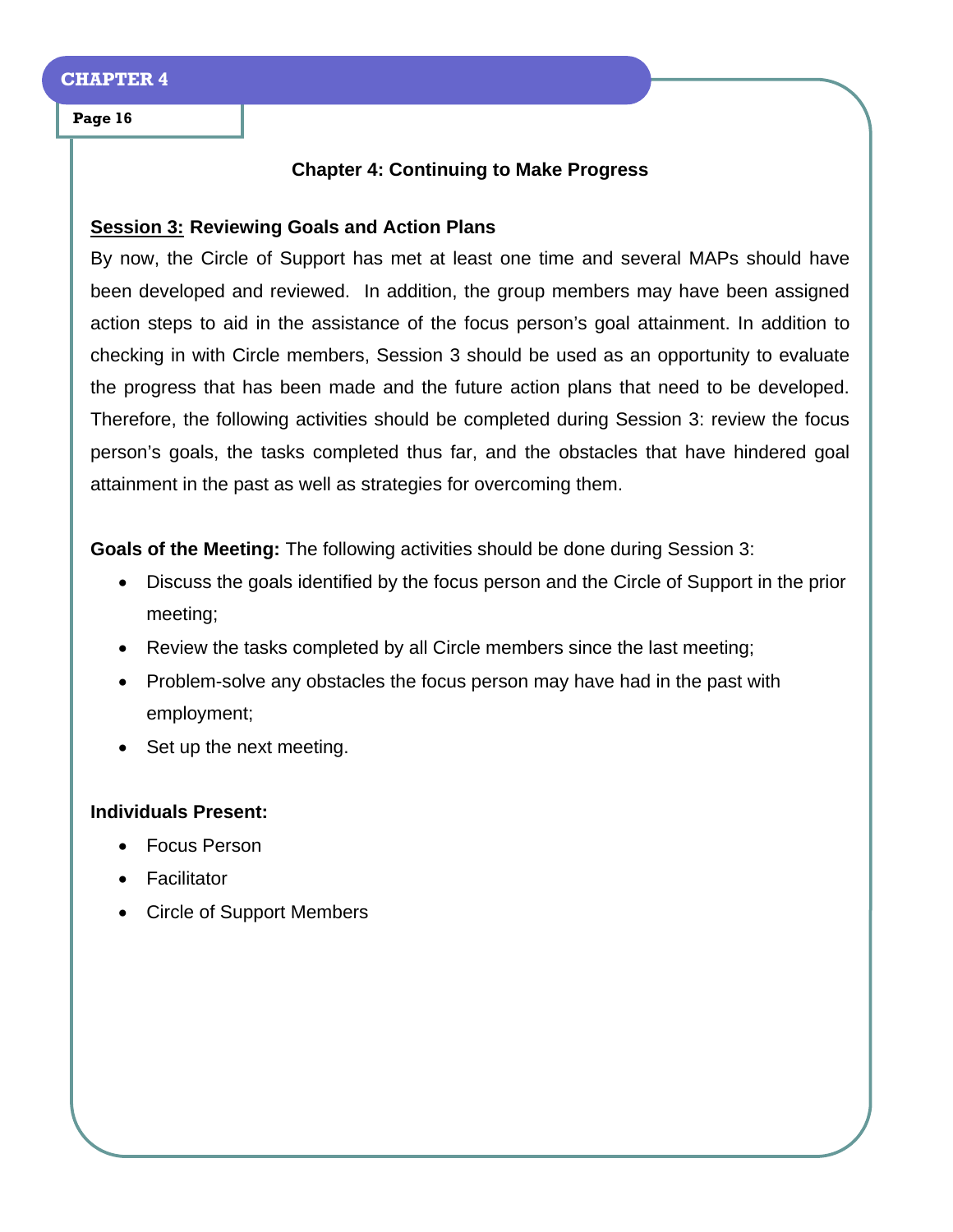## **Meeting Agenda**

- **1. Check-in**. Before the meeting, find out how things have gone for the focus person since the last meeting. You may start this discussion by asking the focus person, "*What has happened since our last meeting?*"
- **2. Review the goals generated in the second meeting**. The members should discuss both the goals identified and the action steps taken since the last meeting.

**Helpful Hint: You may want to write the goals somewhere that all members can see them and leave space to record the progress made toward each step.**

- **3. Problem-solve obstacles in relation to achieving those goals**. Assign responsibility to solve these obstacles.
- **4. Utilize MAPs as needed to assist with problem solving and moving forward with the focus person's goal.**
- **5. Decide upon a time and place for the next meeting.**
- **6. Check in with the focus person after the Circle meeting.** Make sure to discuss the focus person's feelings about the second meeting.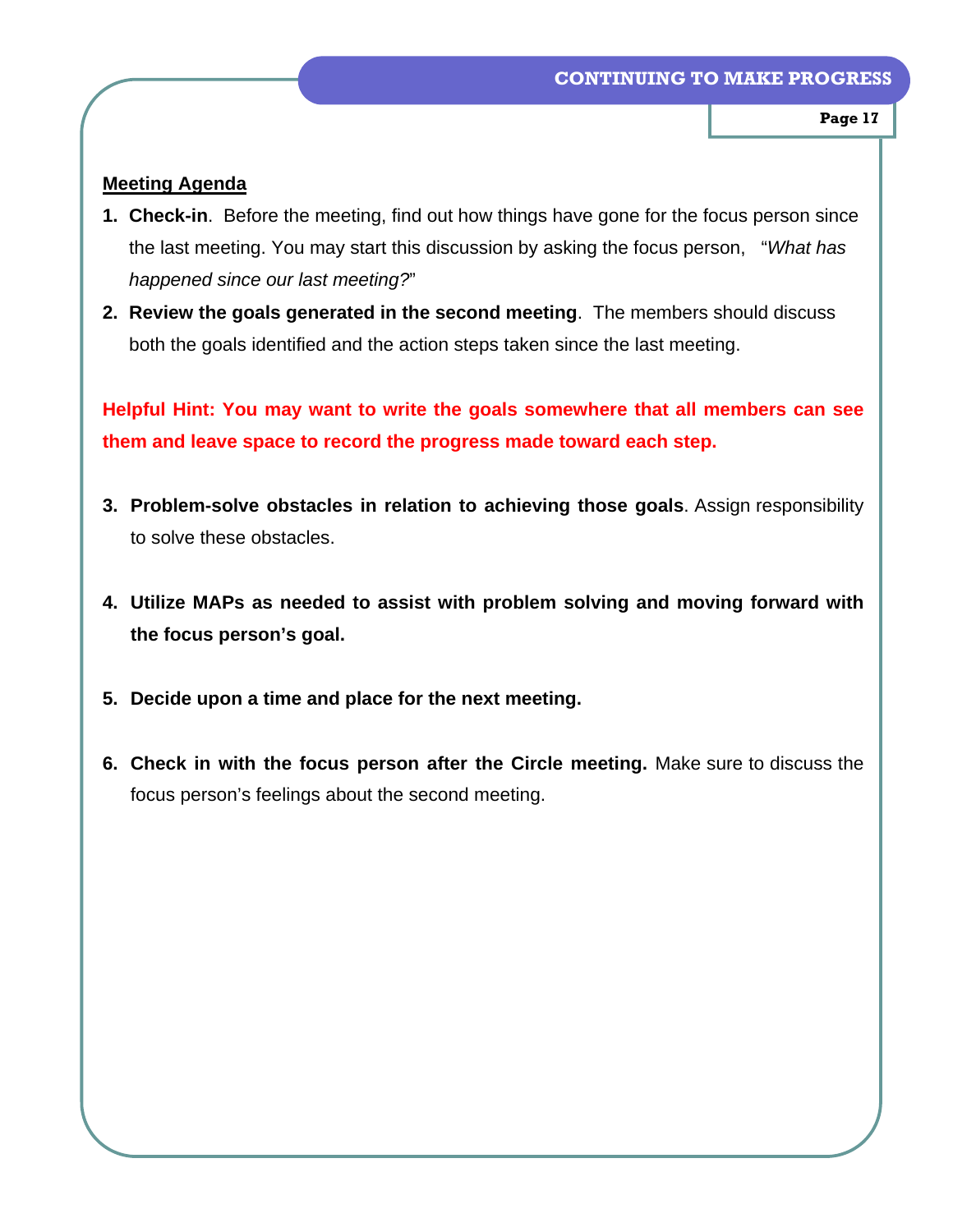## **Chapter 5: Session 4 and the Following Sessions**

The same guidelines apply as the previous sessions. Depending on the focus person's goal as well as the composition of the Circle, objectives and action steps will be altered or identified as completed. New goals and objectives may be designed to reflect changes in the focus person's employment status and/or personal vision for the future.

## **Termination Session**

## **Ending the Circle**

 Many Circles of Support continue indefinitely even though members join and leave at different points. Sometimes, however, the focus person decides that the Circle is no longer necessary. In this case it is important to bring the Circle to closure and acknowledge the good work that was done.

## **Goals:**

- To thank everyone for participating in the Circle of Support process;
- To say goodbye to the group;
- To encourage continuation of support on a more individual level among the Circe members and the focus person.

## **Individuals Present:**

- Focus Person
- Facilitator
- Circle of Support members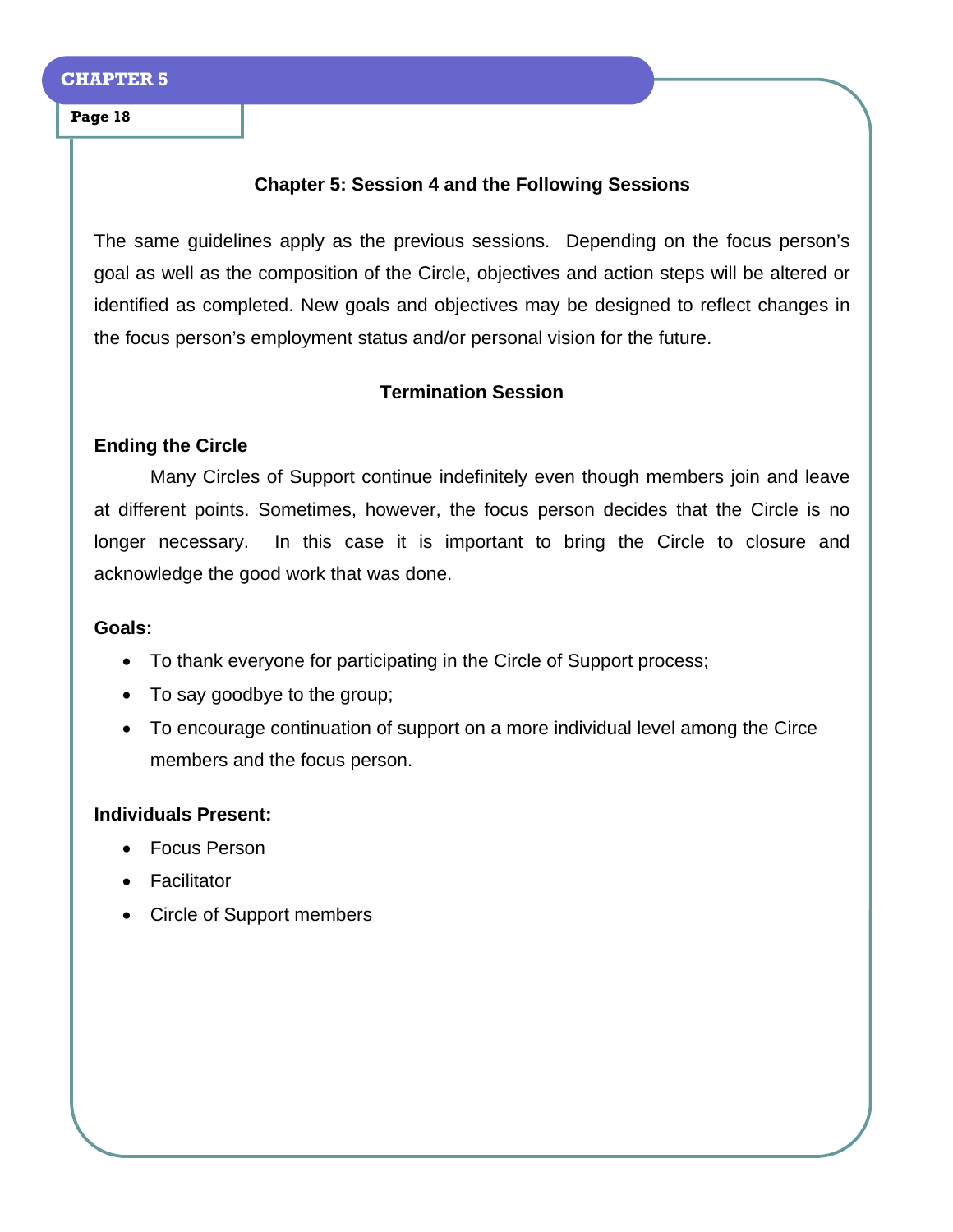## **Meeting Agenda**

**1. Check-in**. Find out how things have gone for the client since the last meeting: "*How have things been going?*" In addition, you may want to discuss how the focus person is feeling in terms of the Circle of Support meetings ending.

## **2. Review the goals accomplished in the previous meetings.**

Review the Hopes and Dreams MAP. Compare it to the focus person's current circumstances. Identify and celebrate the accomplishments made. Ask each Circle member (yourself included) to say a few words about the experience of being a part of the Circle. Invite the focus person to say a few words about the Circle.

## **3. Identify strategies to encourage continued support for the focus person.**

## **4. Say goodbye.**

## **NOTES**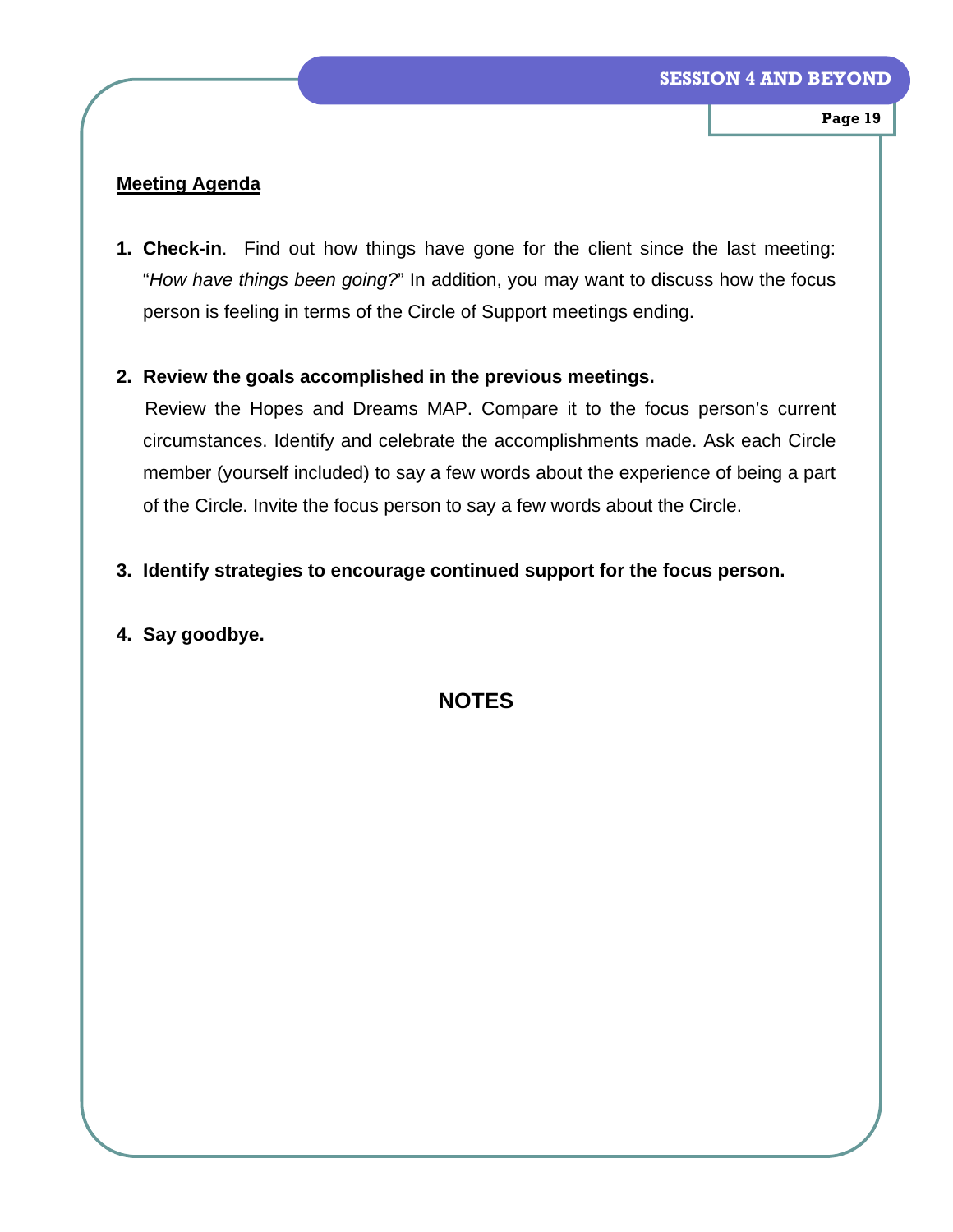## **Chapter 6: From Our Experience**

Developing and facilitating effective Circles of Support are not simple tasks. There are many potential pitfalls or at least obstacles to overcome. From our experience facilitating Circles, we offer the following thoughts on areas to be aware of.

## **Focus person – facilitator relationship**

 Getting to know someone well enough for him or her to be willing to share thoughts and dreams takes time. The focus person may be guarded with personal information, hopes, experiences, or even aspirations until a trusting relationship has been developed. This may be especially true if the focus person and facilitator are meeting for the first time. Don't shortchange the MAPs. Mapping is designed to encourage exploration, discussion, and relationship building.

## **Identifying/Developing Supporters**

 Circles of Support should be effective whether the focus person has many supporters or very few. For the individual with many supporters, the Circle serves the purpose of organizing and mobilizing the support available. For individuals with few supports, the Circle can be used to identify support needs and develop supporters in those areas. It's common to think first of family and friends in identifying potential supporters, however, keep in mind that the focus person may not have a good relationship with family members, may not want to disclose to friends, may feel overwhelmed by the number of support needs identified, and/or may be discouraged by the absence of supporters. Take the time to prioritize support needs. Work first on one or a few that either are urgent or can be easily resolved. Bring supporters into the Circle slowly and allow time for the focus person to develop comfort with that person.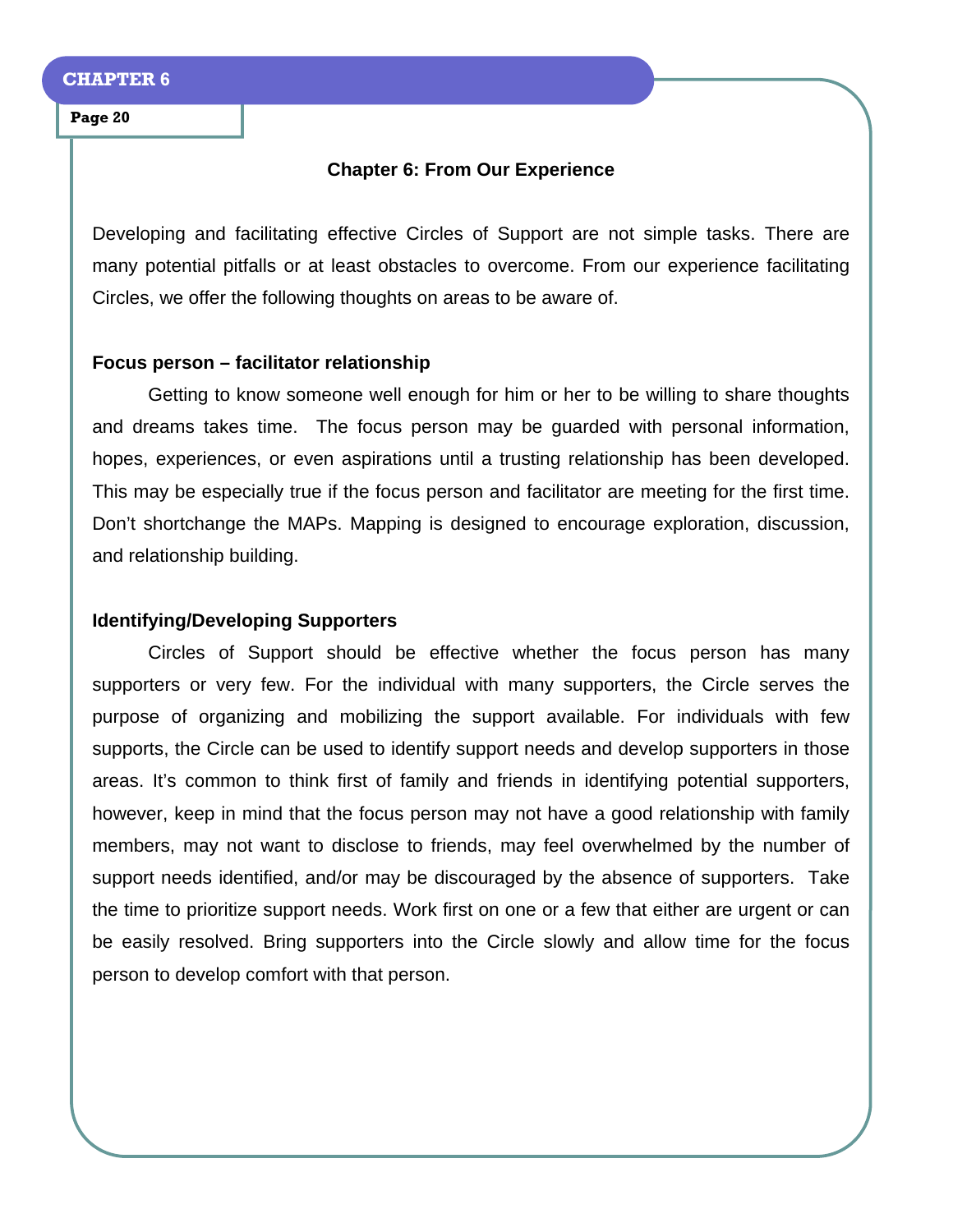## **Rebuilding Bridges**

Sometimes the focus person is estranged from family members. If he or she wants to invite those family members into the Circle, the facilitator may need to help rebuild those connections. Listen carefully to the focus persons' description of the relationship and what the problems have been in the past. Help the focus person describe what is different now and why the relationship can be better. With the focus person, develop an invitation (spoken or written) that clearly and concisely explains these differences and invites the family member to participate. In some cases the facilitator will need to extend the invitation on behalf of the focus person. Listen to whatever the family member wants to say about the relationship problems from the past. Acknowledge the family member's feelings and assure him or her that the focus person wants them involved and that you will do what you can to make the involvement a positive experience.

## **When the Answer is No**

 Sometimes a person invited to participate in a Circle of Support says no and this is often hurtful to the focus person. In some cases a person says no because he or she harbors bad feelings from the past. However, there are many other reasons why someone may not be able to participate. People may be very busy, live long distances away, or feel overwhelmed by their own struggles. Whatever the reason, the facilitator should listen to the focus persons' feelings about having been turned down. Help him or her to understand what the reasons may be. Usually "I can't participate" means "I'm too busy" rather than "I don't care about you."

## **Goals and Future Plans**

 Circles of Support are designed to help individuals describe and achieve a desirable future (i.e., goals and future plans). However, often the day to day struggles with issues related to the psychiatric disability, inadequate resources, or others get in the way. It's just as important for Circle members to provide supports to the focus person in dealing with these day to day struggles as it is to engage in future planning.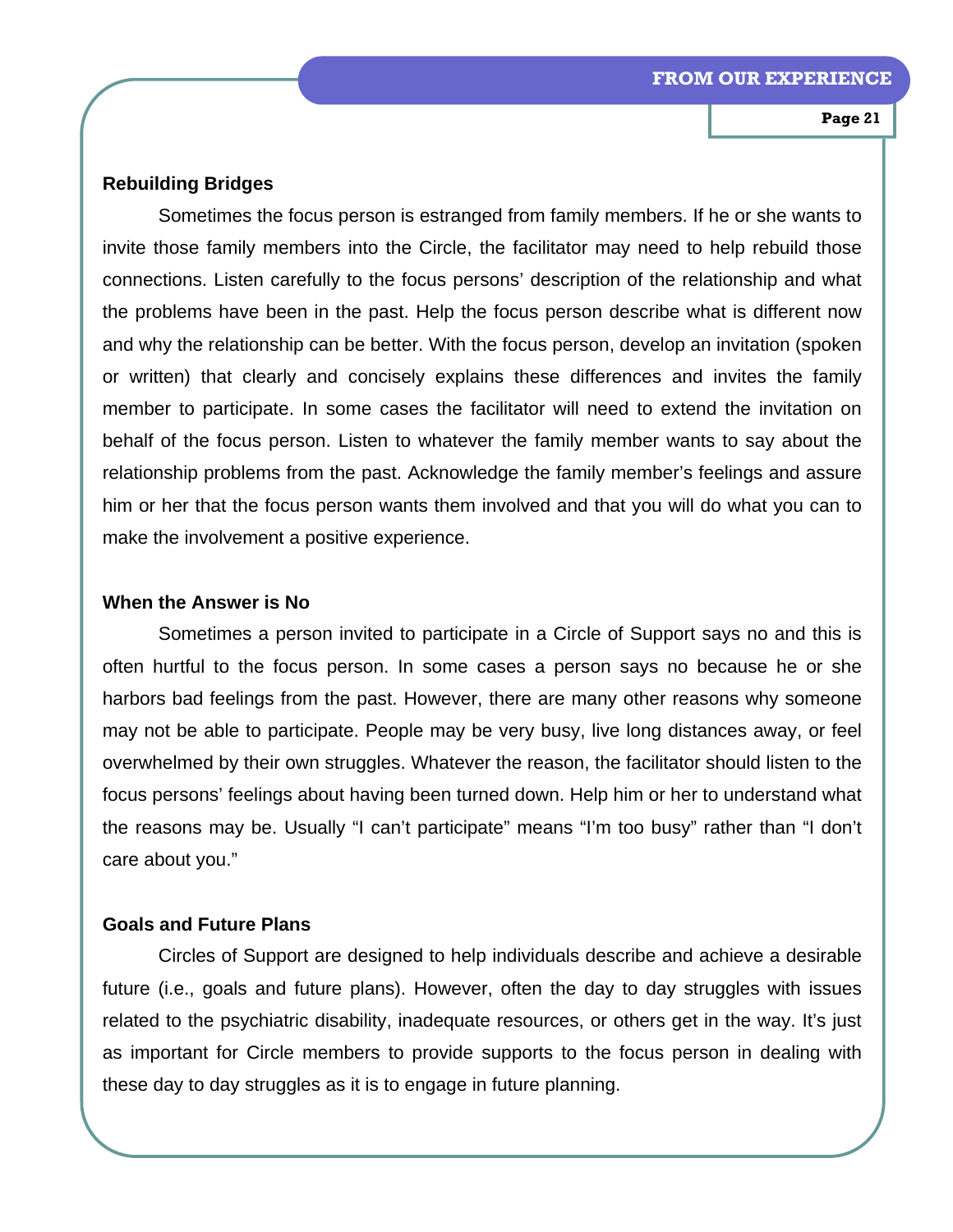### **Focus Person in the Spotlight**

 For most of us the thought of people coming together for the sole purpose of helping us to achieve our goals seems wonderful. However, many people are uncomfortable in the center of attention. Some people prefer not to disclose much information in a group even if the group is made up of friends and family. Sometimes the focus person feels obliged to articulate a goal even if unsure of the goal, to agree with Circle members, or to say what they think Circle members want to hear. It's important for the facilitator to advocate on behalf of the focus person in these circumstances, to slow the pace if needed, to offer a different perspective, or to model constructive disagreement.

## **Change/Loss of Supporters**

 There are times during the life of a Circle of Support when certain members of the Circle leave. Sometimes the individual was invited in for a specific support need and leaves when that need has been satisfied. Other times, however, the departure of a Circle member is a loss to the focus person. Such a departure may occur for many reasons including that the focus person's counselor/case manager changes jobs, a friend moves away, or a coworker becomes too busy. Maintaining commitment to the work of the Circle is an important facilitator role. Make certain that meetings are productive and not a waste of time. Balance Circle members' need to contribute meaningfully with the need not to feel overwhelmed. Check in with Circle members to find out how they think the Circle is going. Don't schedule meetings more often then is needed to accomplish the task. This may mean meeting monthly at times and then less frequently at other times. When a Circle member leaves, acknowledge that this is a loss and allow the focus person and Circle members to express feelings about it. Then, if needed, begin to identify someone else to join the Circle.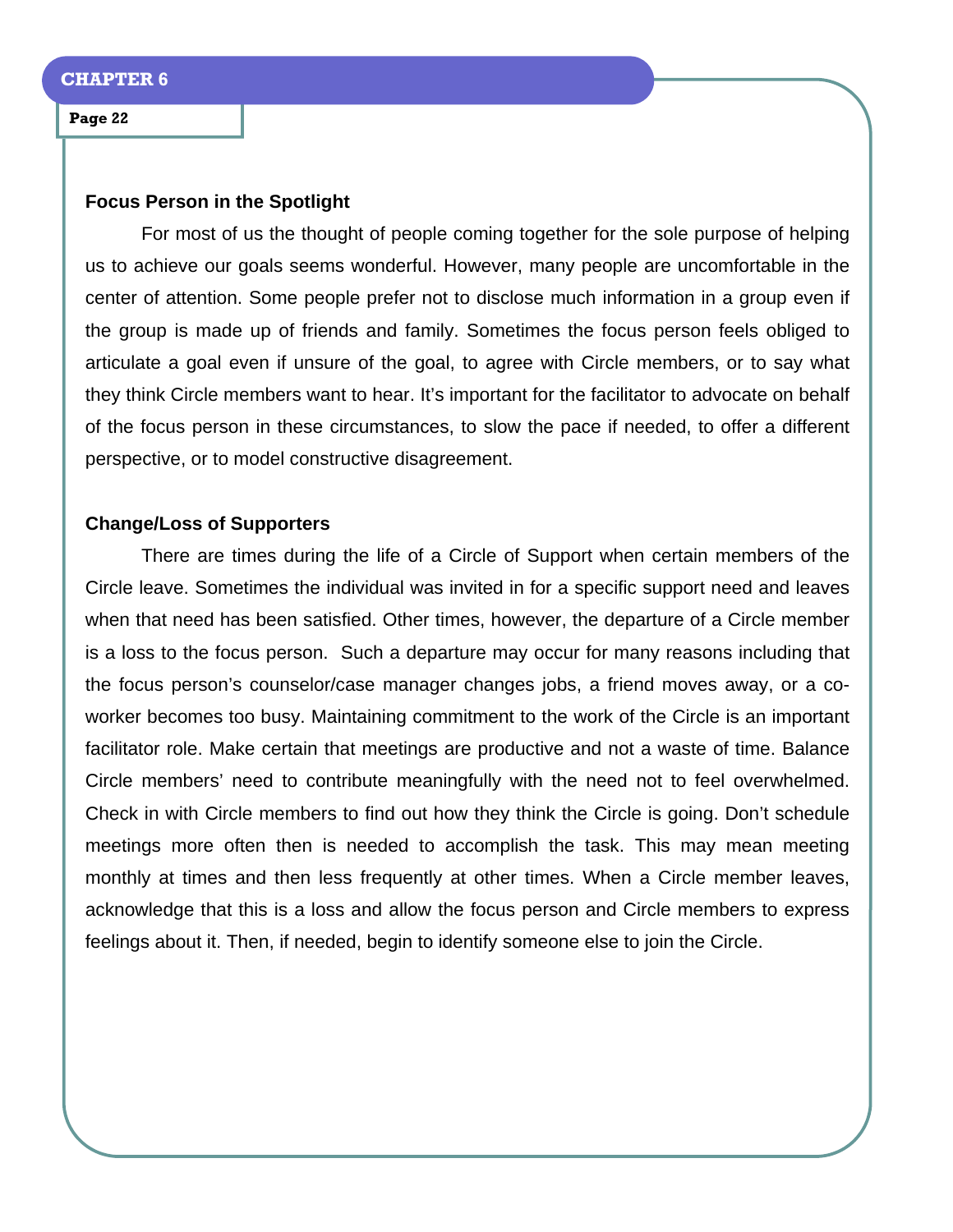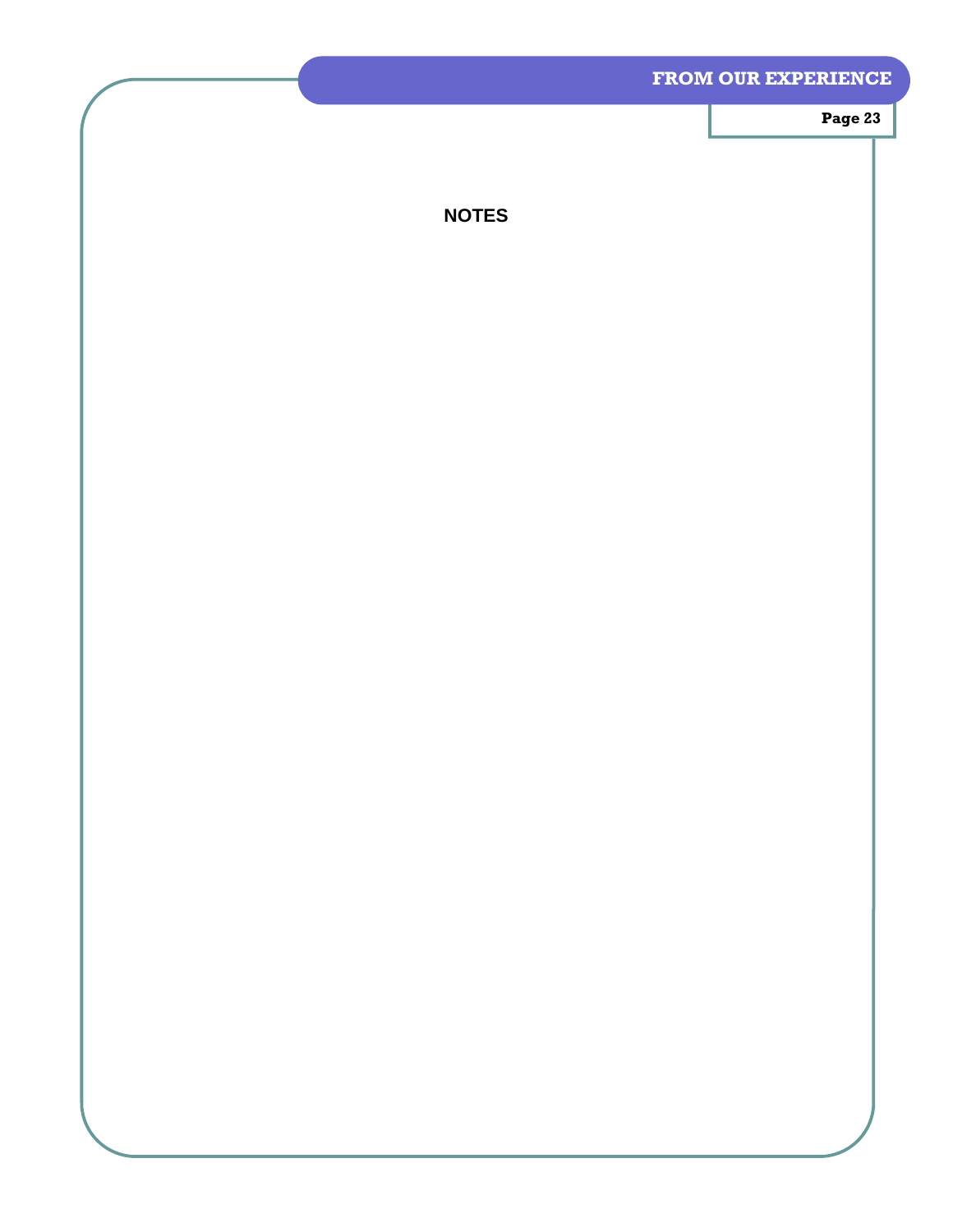## **REFERENCES**

- Bradley, V. (2000). Changes in services and supports for people with developmental disabilities: New challenges to establish practice. *Health and Social Work,* 25, 191-200.
- Callahan, M. (1992). Job site training and natural supports. In J. Nisbet (Ed.), *Natural supports in school, at work, and in the community for people with severe disabilities* (pp. 257-276). Baltimore: Paul H. Brooks.
- Coyle, K. & Moloney, K. (1999). The introduction of person centered planning in an Irish agency for people with intellectual disabilities: An introductory study. *Journal of vocational Rehabilitation,* 12, 175-180.
- Fabian, E., & Lueking, R. (1991). Doing it the company way: Using company supports in the workplace. *Journal of Applied Rehabilitation Counseling*, *22*, 32-35.
- Mank, D., Cioffi, A., & Yovanoff, P. (1997). Analysis of the typicalness of supported employment jobs, natural supports, and wage and integration outcomes. *Mental Retardation*, *35*, 185-187.
- O'Brien, J. & O'Brien L. (2002). *Implementing person-centered planning: Voices of experience.* Toronto: Inclusion Press.
- Storey, K. (2003). A review of research on natural support interventions in the workplace for people with disabilities. *International Journal of Rehabilitation Research*, *26*, 79-84.
- Whitney-Thomas, J., Shaw, D., Money, K. & Butterworth, J. (1998). Building a future: A study of participation in person centered planning. *The Journal of Association for Persons with Severe Handicaps,* 23, 119-133.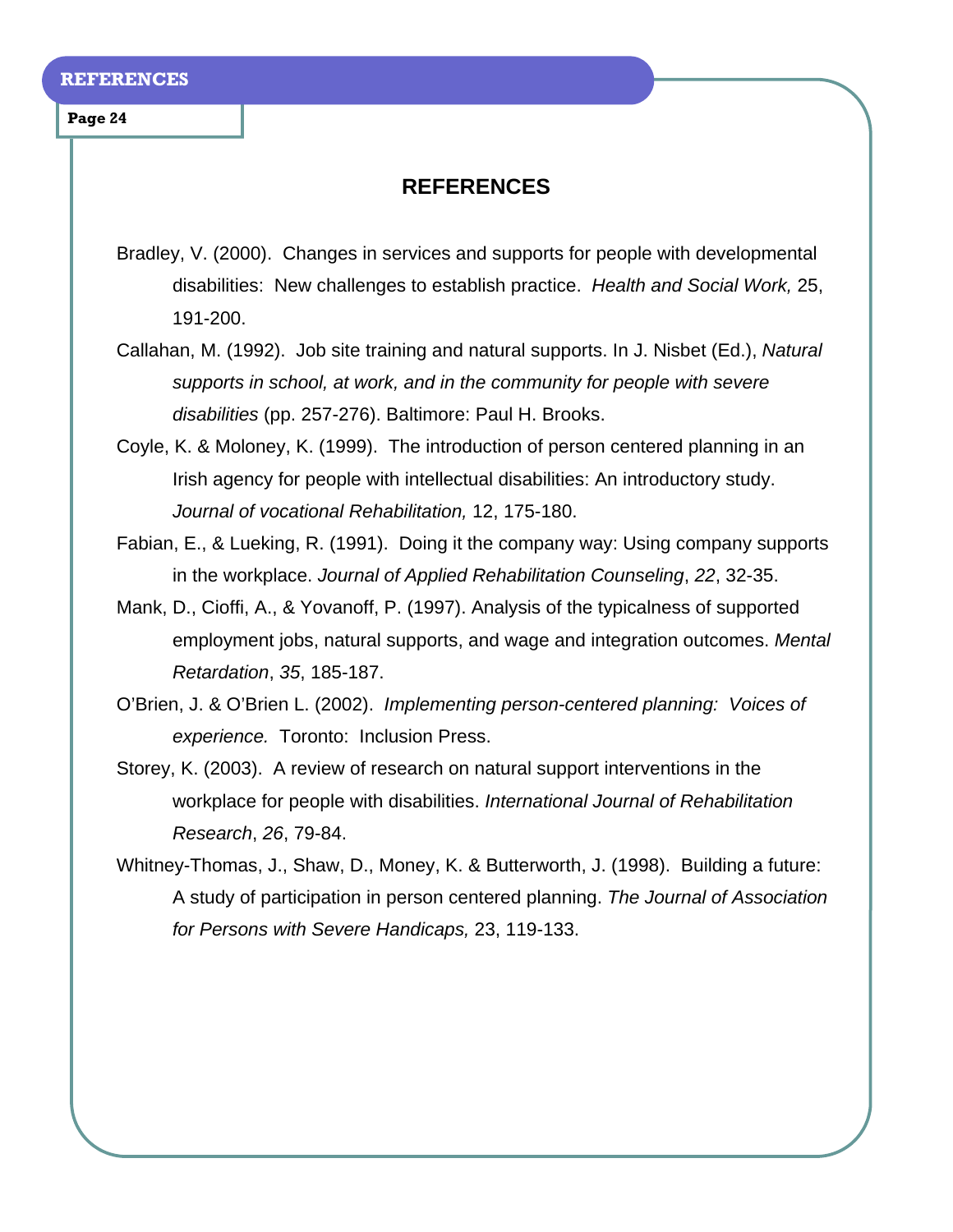## **Circle of Support Demonstration**

## **Training Points**

These training points are to be used by trainers who are teaching others how to facilitate a Circle of Support. Trainers should show the video and provide the following training points to facilitate discussion of the techniques observed. The training points consist of actual comments you should make (in italics) as well as questions you ask to encourage group discussion. If you find that the trainees do not completely answer the questions you ask, it is important to reiterate the points below the questions (Make the Points).

## **1. Introduction to the video:**

*"What you are about to see is the demonstration of an initial Circle of Support video. This meeting is facilitated by Melissa Roberts, the Director of the Integrated Employment Institute. The focus person in this video is a consumer of mental health services who agreed to be part of this training exercise. The discussion he has with each member of the Circle regarding his vision of an ideal future is genuine. The role of his wife is played by a faculty member of the Department of Psychiatric Rehabilitation at UMDNJ who has known Harry for several years. The part of Harry's brother is played by his actual brother. In addition, Francine Bates, a faculty member of the Department of Psychiatric Rehabilitation and Employment Specialist with the Integrated Employment Institute is serving as the focus person's job coach."* 

*"Prior to this initial Circle meeting, the focus person and the Circle facilitator met to develop two MAPs. The Relationship MAP was completed to identify individuals in the focus person's life who would be invited to the first meeting and/or called upon for involvement in*  future meetings. In addition, a History MAP was completed to determine what past *experiences, both in the area of employment and other living domains were important to the development of an ideal future plan."* 

**Make the Point:** Both of these MAP techniques could be developed to identify important information in any of the life domains: living, learning, working and social. The focus person in this demonstration chose to look at the employment domain which will most likely be the area you will focus on with the consumers enrolled in the study.

## **2. Show Part I of the video**

**3. Break** 

## **4. Group Discussion of Part I:**

After the break that is built in to the video, trainees should focus on the following points: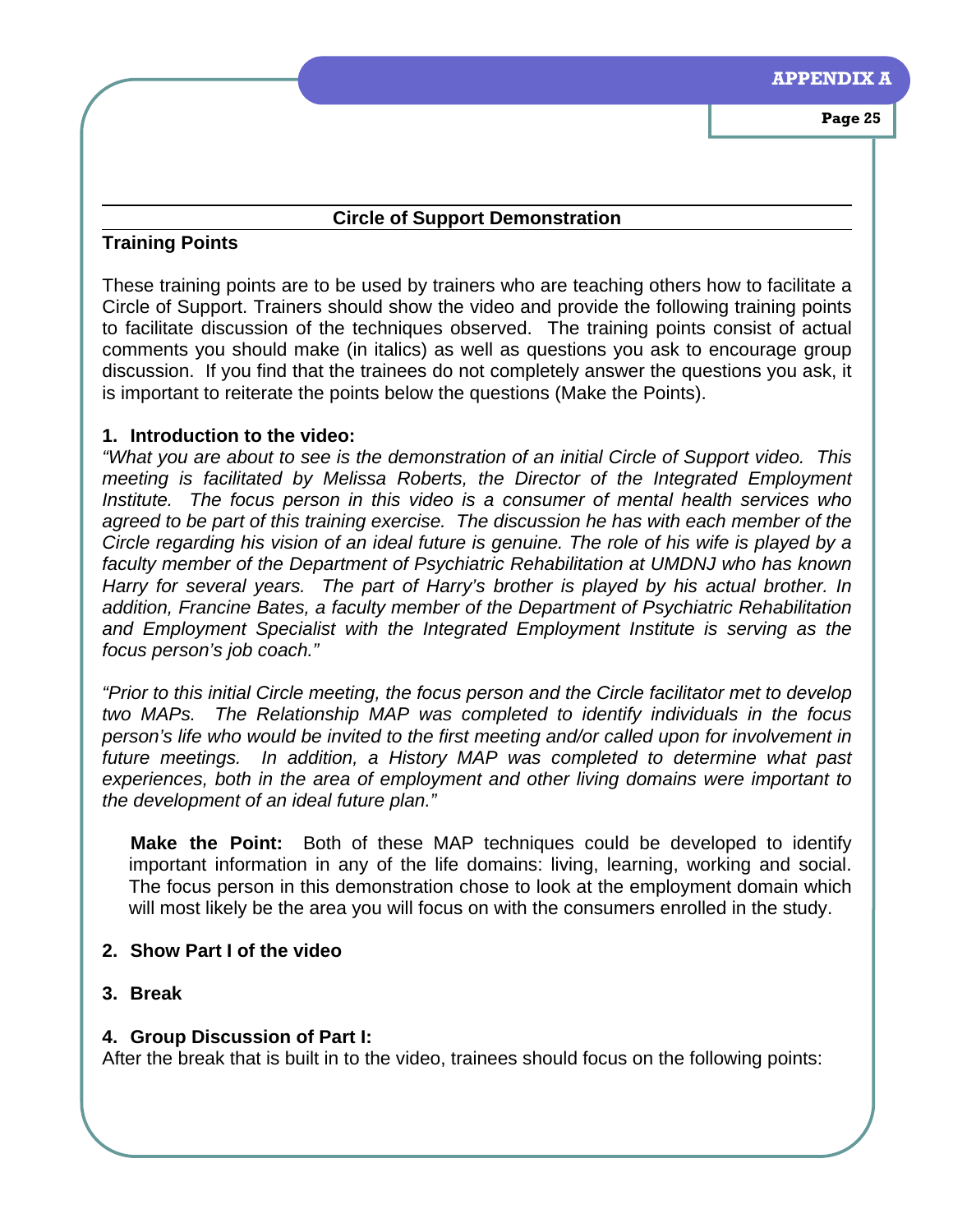**Identify the Purpose of the Circle:** "*This Circle meeting was held in order to identify goals and develop action steps for reaching those goals. In addition, the members of the Circle discussed what each of their roles was in helping the focus person to obtain his/her ideal future."* 

**Question:** *"Based on the video, what do you think the purpose of using MAPs is?"* 

## **Purpose of the MAPs:**

**Make the Point:** Different types of MAPs serve different purposes. However, MAPs should be used to mobilize supports and identify action plans. In addition, completed MAPs should also be used in subsequent meetings to reflect back on important information, people, and experiences.

*"The Relationship MAP that was completed prior to the first Circle helps identify the important people in the focus person's life. It is comprised of family and friends, co-workers and colleagues, paid supports, and acquaintances. In addition to listing these individuals, the video highlighted the importance of providing a summary statement. The summary statement helps to outline the important information gained through the MAP development but also prompts the focus person to add any other information he/she believes is relevant."* 

**Make the Point:** Notice that Harry added a brief commentary on individuals in his Circle that he at first did not detail. The summary statement Melissa provided prompted him to clarify further.

**Question:** *"Why might it be important to encourage further discussion or clarification?"* 

*"The History MAP details all important life experiences since high school. It identifies events in the academic, employment, social, and illness areas. The History MAP follows the course of the individual's illness including the onset, role of psychiatrist, and effects of medication on his recovery."* 

**Question:** *"What did you notice about the way the MAPs appeared, use of colors, etc.?"* 

**Make the Point:** Notice that in the video, the facilitator has purposely used green to highlight positive experiences and red to highlight negative experiences. The facilitator also points out that although there are several negative experiences depicted on the MAP, those experiences ultimately led to information seeking and personal knowledge that have been instrumental in the person's recovery. In addition, the facilitator makes a summary statement that prompts the focus person to reflect on his experiences and add commentary on his optimistic view on his personal journey and positive comments on his understanding of his progress as well as his illness. This MAP helped the focus person and facilitator identify particular values that may transfer into work preferences. Francine also commented that she has learned a lot more about Harry just in reviewing the MAP.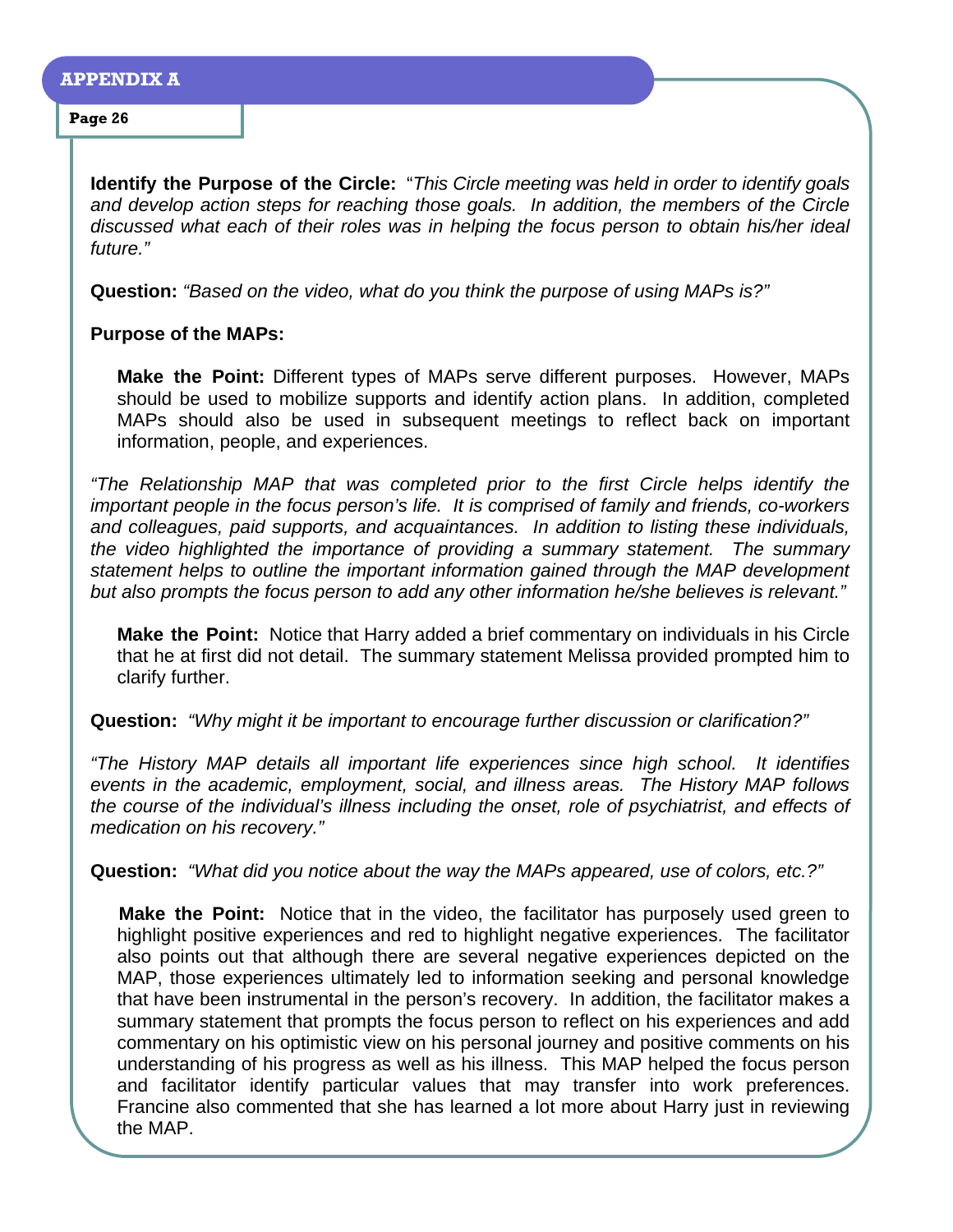*"This Desirable Futures MAP was completed during the training video you have just viewed. This MAP describes, in the ideal sense, what is desirable to the individual in the areas of family and home, education, employment and leisure. This particular session focused on the employment area. The MAP developed helps to flesh out important details of the focus person's ideal employment future and will later be used to identify skills, talents and resources that are already in place as well as barriers to problem solve and seek support for."* 

## **5. Show Part II of Video**

## **6. Discussion of Part II**

**Question:** "*What role did the Employment Specialist play in the meeting?"* 

**Question:** *"What concerns did the members voice that you expected them to during a first meeting of a Circle?"* 

Role of the Employment Specialist (ES): "*Francine discussed with the focus person certain employment decisions and how they would actually look in the real world. The focus person and the ES reviewed work values that were identified as important. In addition, the focus person described the elements of his desirable future employment as: opportunities for advanced/further training and licensure; employment that involves working with individuals with mental illness; training to work with adolescents; flexible but stable work hours; contributing to other's lives."* 

**Question:** *"What important details did the Employment Specialist raise during the meeting?"* 

**Make the Point:** Francine points out several times how the focus person's desirable future reflects many of the values he outlined in the History MAP.

**Question:** "*What role did the wife play in the meeting?"* 

**Role of the Wife:** *"The focus person's wife had the opportunity to discuss her concerns about the focus person's ability to maintain full time employment. She had questions regarding the types of support he would require of her in order to be successful in a fulltime job. This type of questioning led to a good discussion of what the focus person thought was reasonable for him."* 

**Question:** *"What concerns did the wife raise during the meeting that are helpful in identifying work-related barriers?"*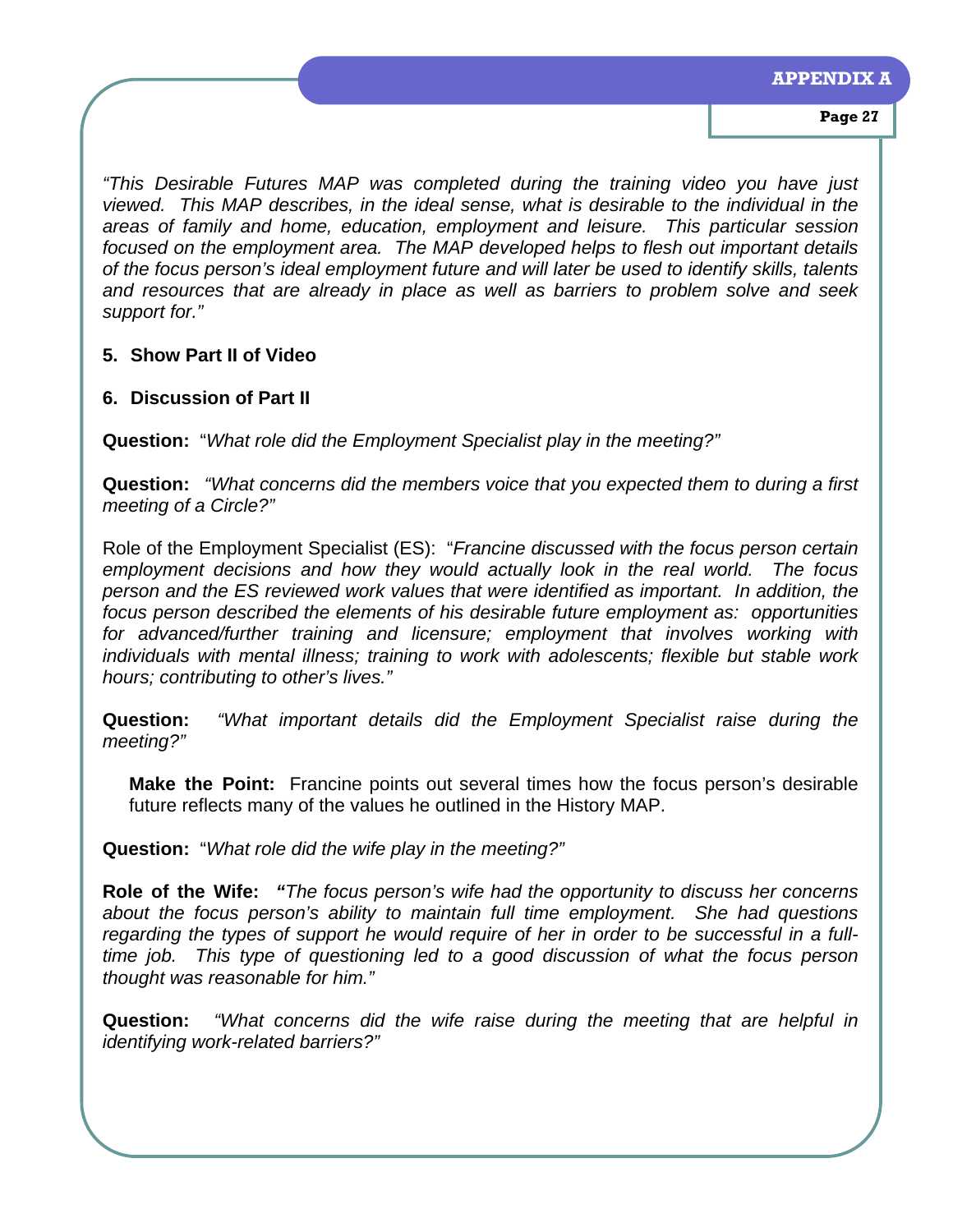### **APPENDIX A**

#### **Page 28**

**Make the Point:** Based on the discussion between the members of the Circle, the wife was able to express her concerns, determine what her role would be as a supporter, and tell the group how glad she was to have participated in this type of meeting.

**Make the Point:** The discussion of the focus person's full time versus part-time work status also prompted the facilitator to remind the group that one purpose of this type of MAP activity is to reflect back on the discussion and revisit the issues raised as life circumstances change.

**Make the Point**: You may have noticed that when the focus person's wife wanted a definite plan for full time work the facilitator turned the discussion back to the focus person to decide what his goal is. This demonstrated the importance of keeping the focus on the individual.

**Question**: *"What role did the facilitator play in the meeting?"* 

**Role of the Facilitator:** *"The facilitator in this demonstration paid particular attention to the*  flow of the meeting; meaning she continued to use reflective responding and paraphrasing *techniques throughout the meeting to keep the members focused and on topic. She also made sure to provide summary statements in order to summarize what information had been gathered and encourage further discussion if needed. The summary statement she provided at the end of the MAP activity was reflective on the entire process but very specific to the focus person's desirable future: Employment that combines the focus person's education, skills and personal experience as a consumer to impart better services to others."* 

**Question:** *"What issues did Melissa target that seemed of particular interest to you as a future Circle of Support meeting facilitator?"* 

**Make the Point**: Notice that the facilitator encouraged the focus person to be "grandiose" since the purpose of the activity was to describe the ideal employment experience.

## **Wrap-Up**

Plans for the Next Circle Meeting:

Identify the positive attributes of the focus person that are linked to achieving the desirable future.

Identification of barriers.

Thank the members for their participation.

Invite them back.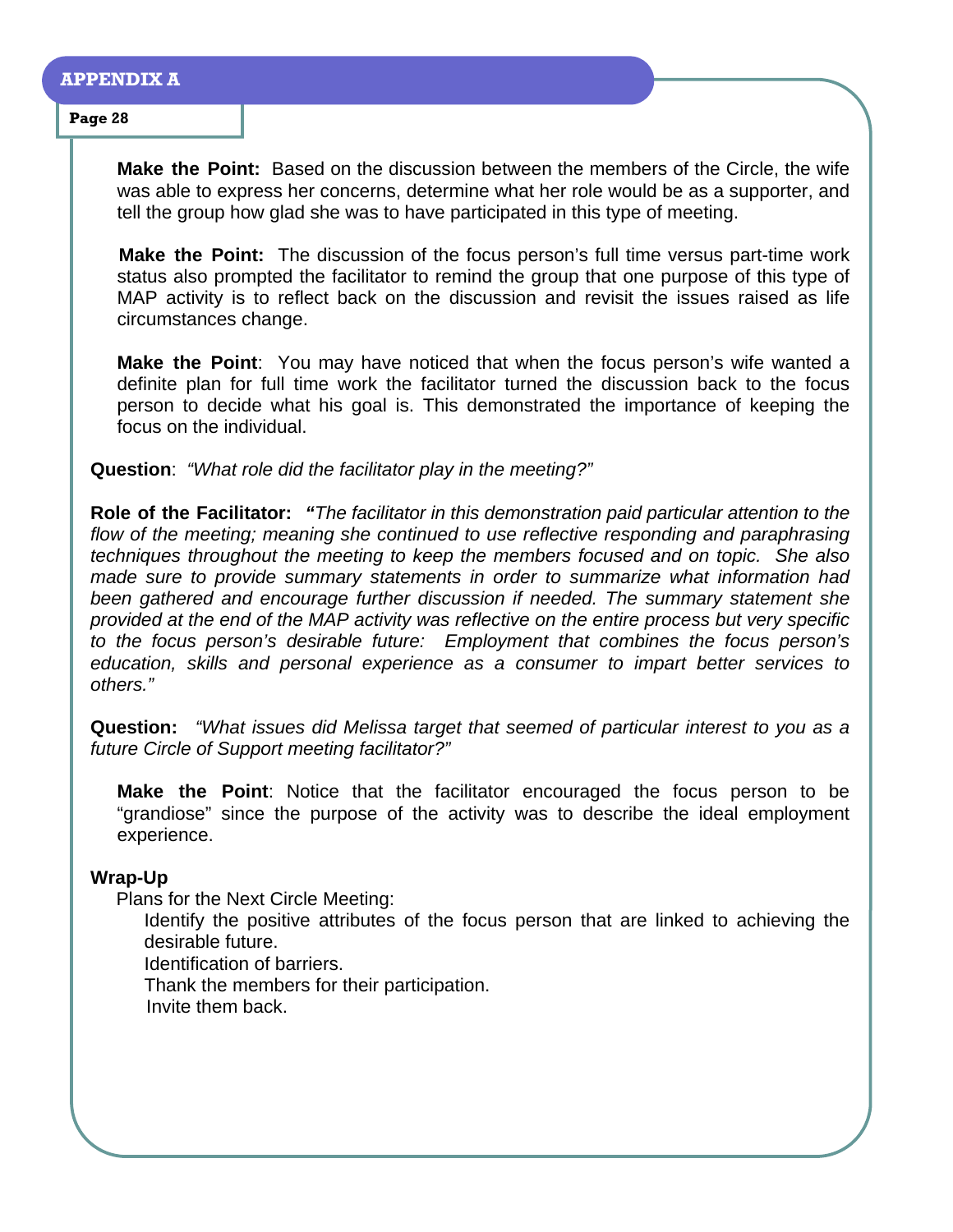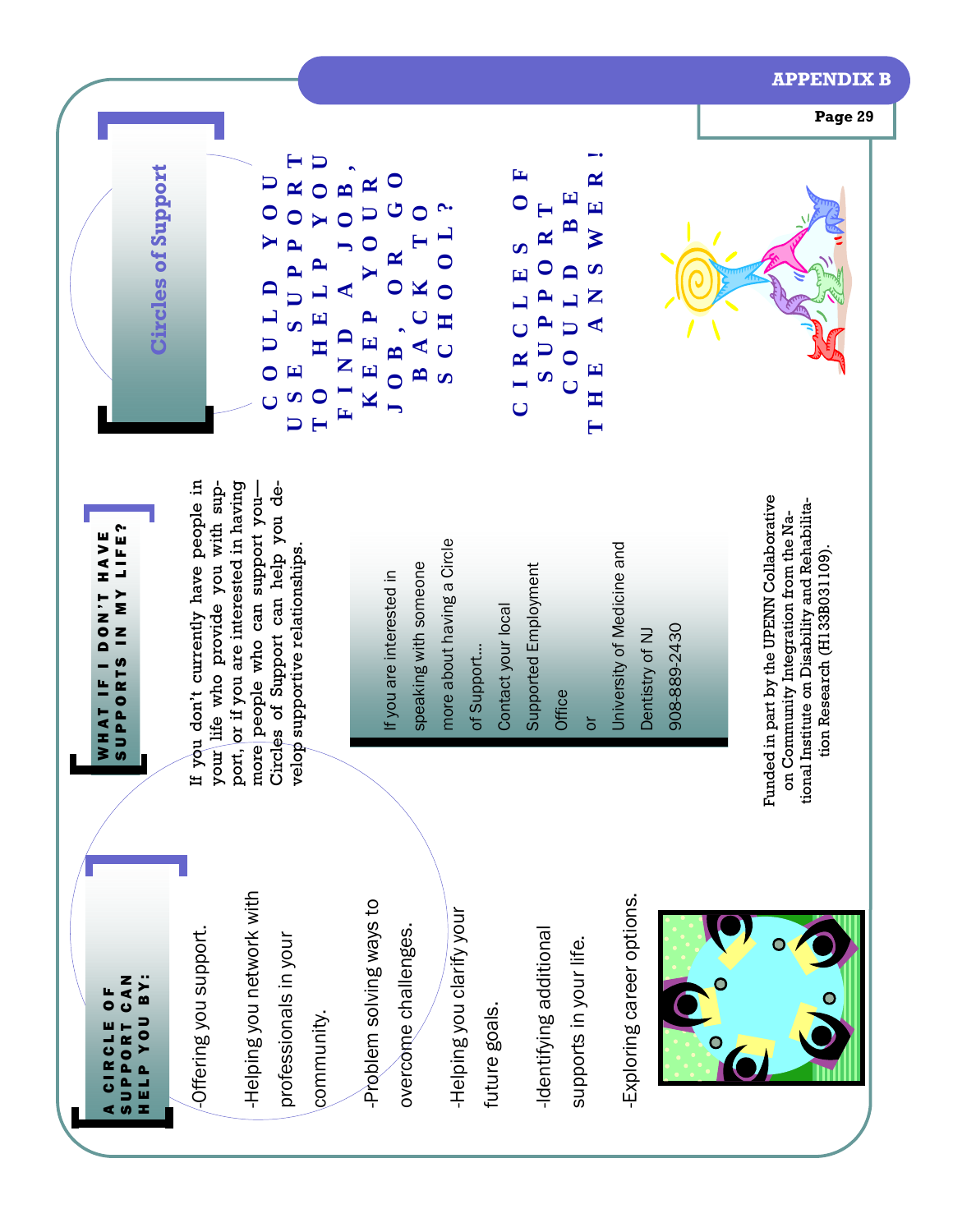*Circles of support*  **Circles of support** 

# WHY DO I NEED WHY DO INEED

## SUPPORT? SUPPORT?

All people need support to help them cope with things ing for work, when they have ing for work, when they have vice that helps people find and keep jobs. Sometimes in addition to the support you addition to the support you ment you may also want to ment you may also want to involve other people to help All people need support to help them cope with things that happen in their lives. Often péople need support especially when they are lookjust gotten a job, and to maintain a job they have. Supported Employment is a service that helps people find and keep jobs. Sometimes in get from Supported Employinvolve other people to help that happen in their lives. Often people need support especially when they are lookjust gotten a job, and to maintain a job they have. Supported Employment is a serget from Supported Employsupport you. support you.



## WHAT IS A CIRCLE OF WHAT IS A CIRCLE OF SUPPORT? **SUPPORT?**

A Circle of Support is a group of people who have agreed to work people who have agreed to work together on your behalf to help you together on your behalf to help you achieve your dreams for the future. The members of a Circle of Support can consist of family members, friends, neighbors, co-workers, ple from your community and ple from your community and sometimes service providers. The sometimes service providers. The Circle of Support meets on a regular basis as often as you think is lar basis as often as you think is A Circle of Support is a group of achieve your dreams for the future. The members of a Circle of Support people at a house of worship, peocan consist of family members, friends, neighbors, co-workers, people at a house of worship, peo-Circle of Support meets on a regunecessary. necessary.

## WHAT DOES A CIRCLE OF WHAT DOES A CIRCLE OF SUPPORT DO? SUPPORT DO?

A Circle of Support can help you develop your vision of a desirable develop your vision of a desirable future. The Circle will take action to future. The Circle will take action to support you in achieving the goals support you in achieving the goals that you set for yourself. Each person in the Circle will identify things son in the Circle will identify things that he or she can do to help you that he or she can do to help you overcome barriers and use your overcome barriers and use your A Circle of Support can help you that you set for yourself. Each perstrengths to meet your goals. strengths to meet your goals.



## HOW CAN I DEVELOP A ¢ HOW CAN I DEVELOP **CIRCLE?** CIRCLE?

If you are interested in starting a Circle of Support you can speak Circle of Support you can speak with your Supported Employment specialist and let him or her know cle of Support. The first thing you and your Supported Employment portant to you and others that you portant to you and others that you may want to ask for support. Then may want to ask for support. Then tact these people to see if they are interested in participating. The interested in participating. The next step is to schedule the first ported Employment coach will discuss prior to the first Circle discuss prior to the first Circle meeting what should happen. You meeting what should happen. You will be in charge of deciding who will be in charge of deciding who will attend the Circle meetings and what will be talked about If you are interested in starting a with your Supported Employment specialist and let him or her know that you would like to have a Circle of Support. The first thing you and your Supported Employment specialist will need to do is identify people in your life that are imyou and your Supported Employment specialist will need to contact these people to see if they are next step is to schedule the first ported Employment coach will will attend the Circle meetings that you would like to have a Cirspecialist will need to do is identify people in your life that are imyou and your Supported Employment specialist will need to con-Circle meeting. You and your Sup-Circle meeting. You and your Supand what will be talked about there.

**Page 30**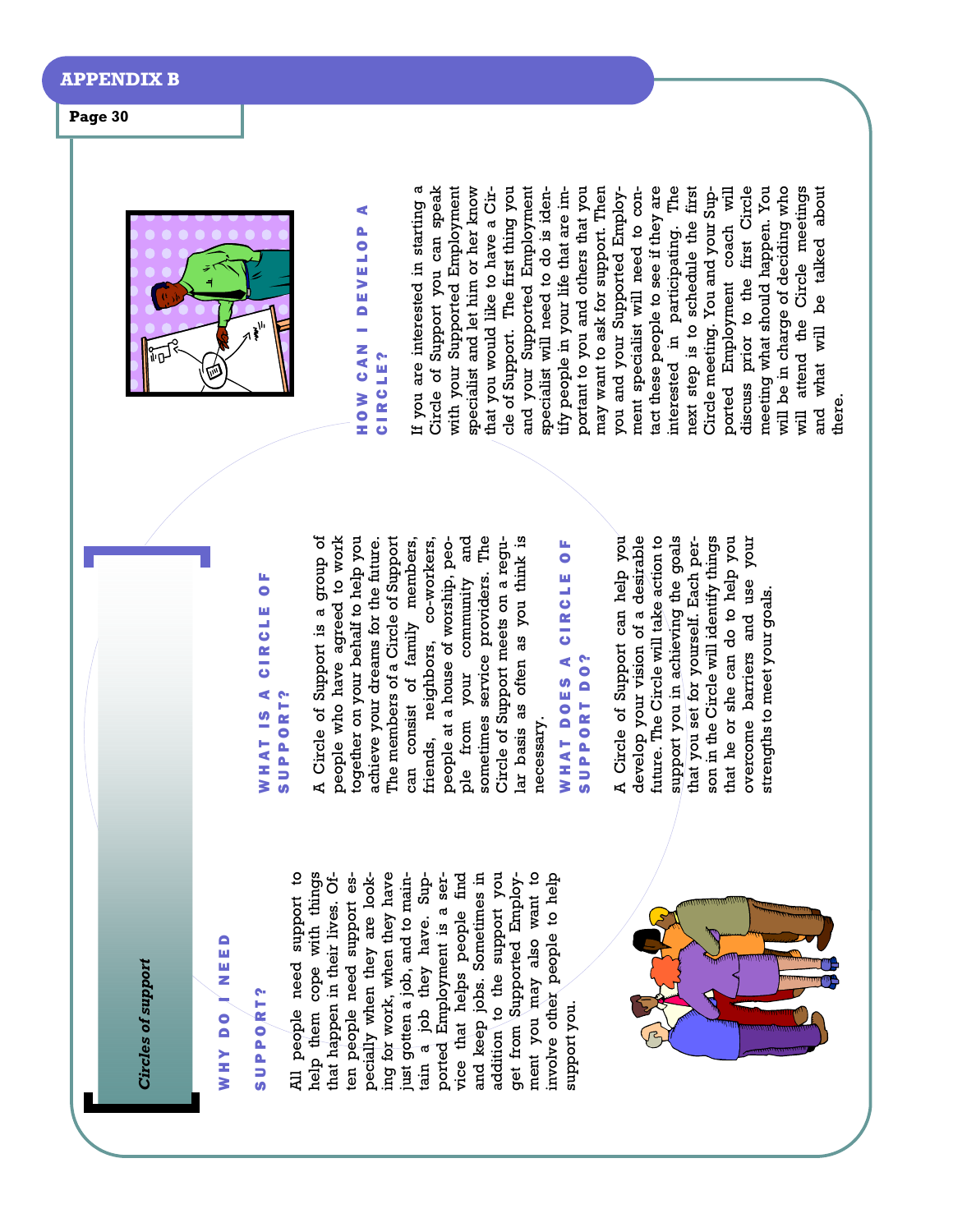## **APPENDIX C**

**Page 31** 

## **APPENDIX C**

## **RELATIONSHIP MAP WORKSHEET**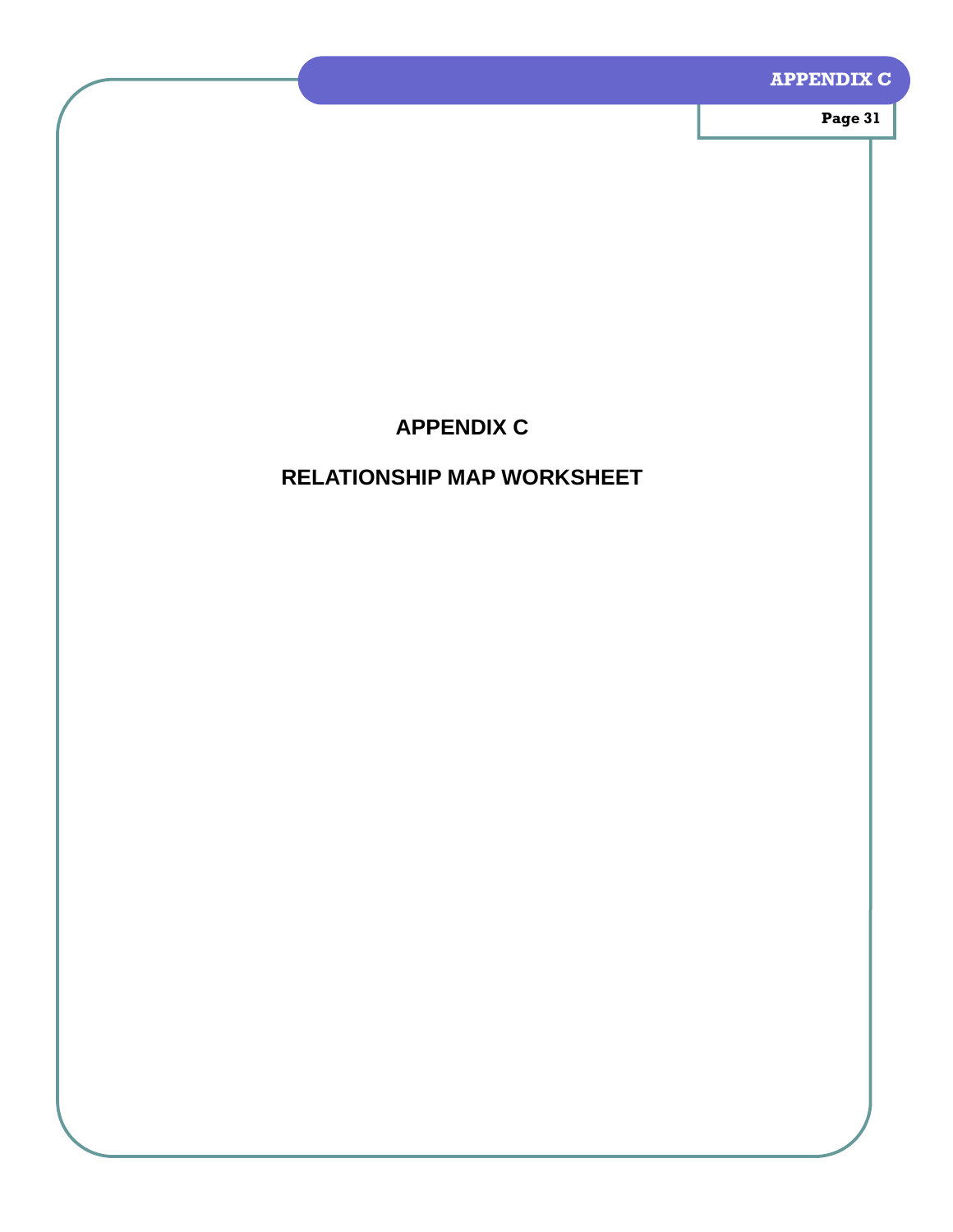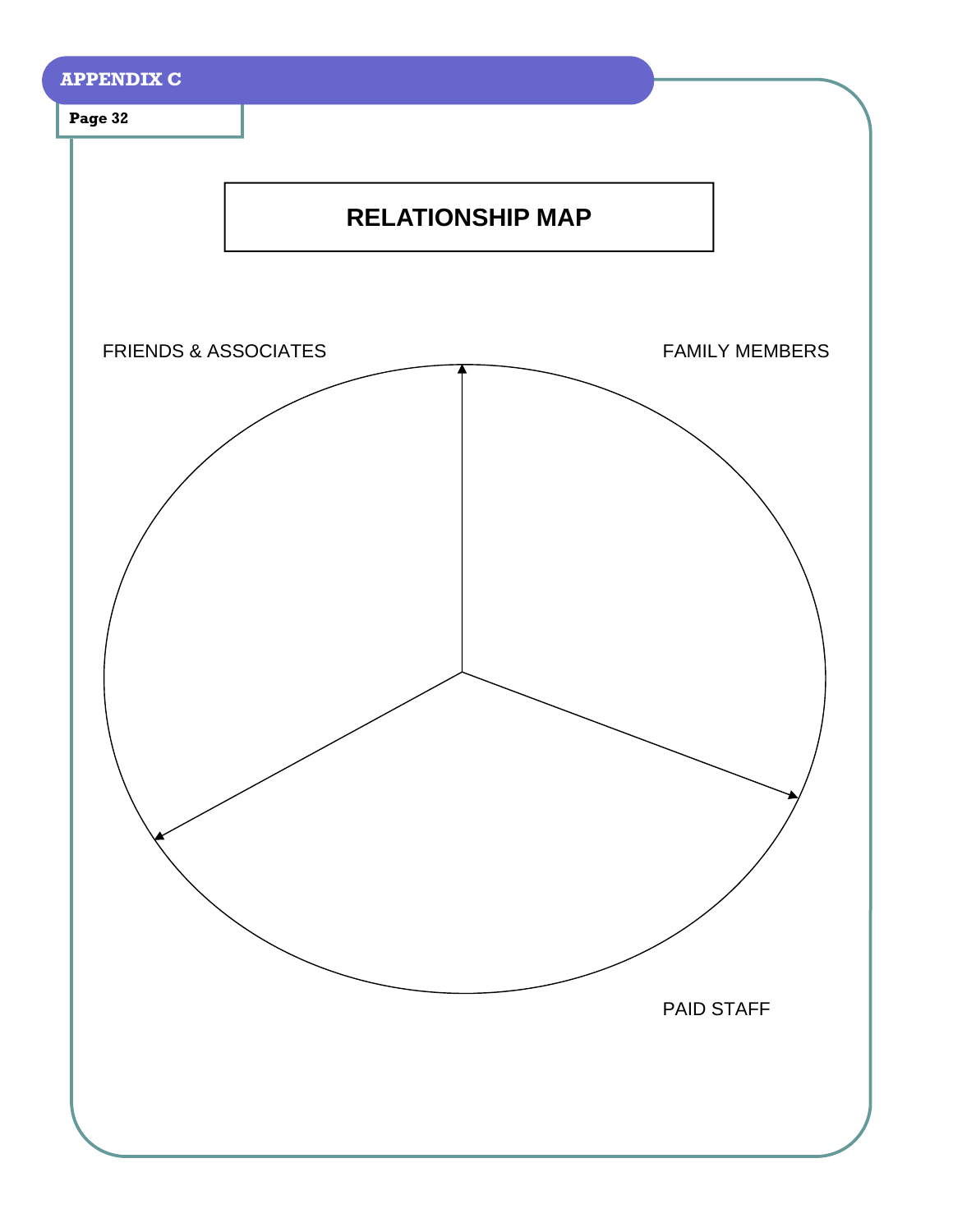## **APPENDIX D**

**Page 33** 

## **APPENDIX D**

## **JILL'S STORY**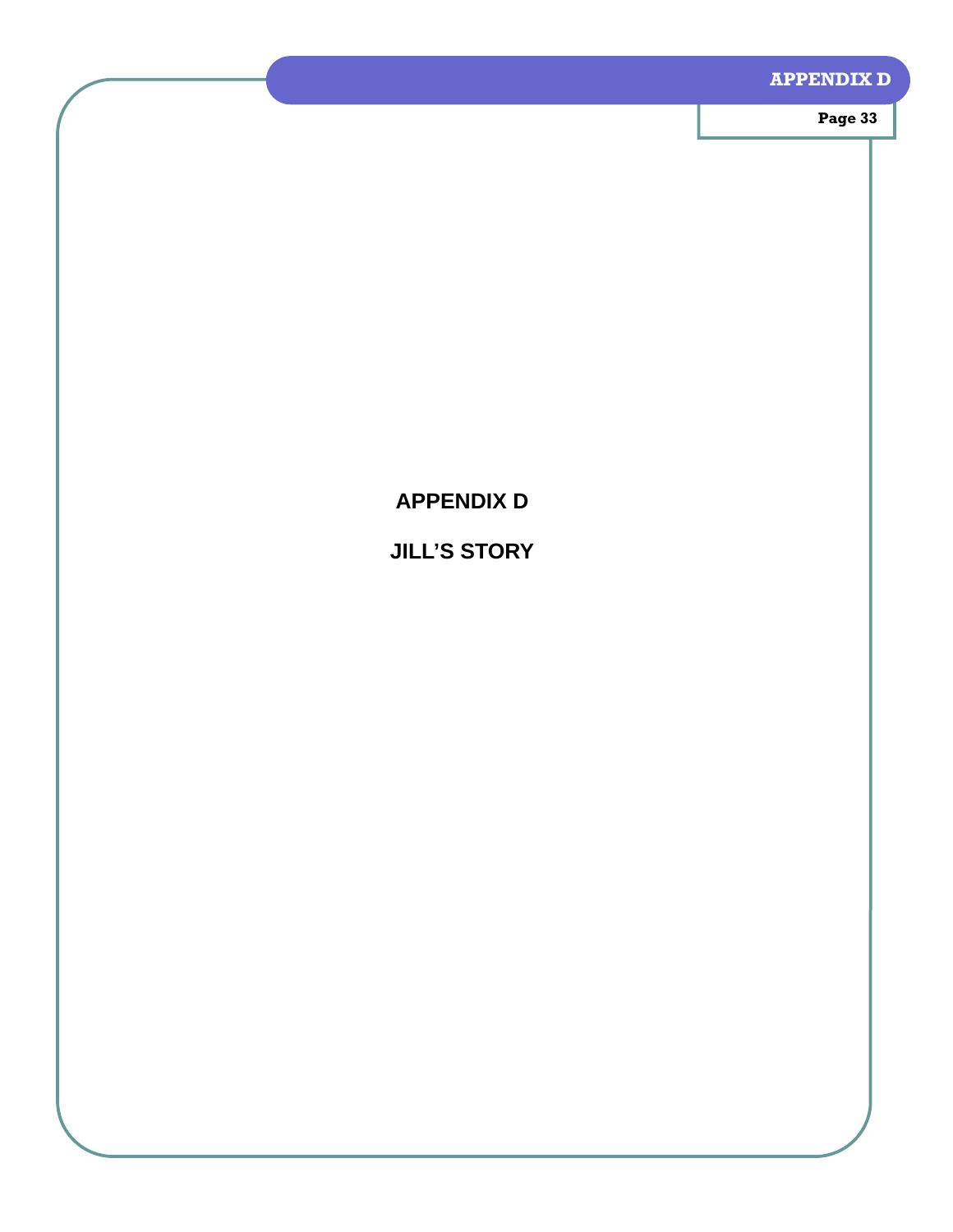## **Jill's Story**

Jill is a 26 year old, single, white female who resides in a supported apartment with one roommate. Jill is a high school graduate and completed a two year business administration course. Jill has been hospitalized several times since the onset of her illness at age 19. Jill works part-time as a receptionist for a dentist. Jill has problems concentrating, prioritizing tasks, and asking the appropriate person for help or directions at her job. She also finds it difficult to get to work on time due to the side effects of the medication she uses. Jill complains to her job coach that she has not "connected" with people at her job even though she has been there for 8 months. Jill does talk to one of the other office workers and they sometimes take breaks together to get coffee. They do not spend time talking about issues outside of work but they do talk about job related issues.

Jill's only other job was at a concession stand at the local community pool. She had that job for 2 years but quit over a disagreement with her supervisor regarding her lateness. The boss told Jill several times that she was in danger of losing her position but Jill could not bring herself to tell him she was suffering from side effects of her meds that made it very difficult to get to work at 8 am. When the boss approached her the final time regarding her lateness, Jill blew up and said, "Don't you know I'm sick? If you took the meds I did, you would be late too!" She then walked off the job and never returned.

 Jill does not have a license and depends on the bus to get around. Using the bus is difficult because she suffers from panic attacks and severe anxiety. The crowded bus and many stops make Jill very uncomfortable. Jill has an older brother who visits her often and takes her to his shore house one weekend a month. He also calls her regularly and tells her how his 3 year old daughter is doing. She has watched her niece in the past and has a very strong bond with the little girl. She really enjoys spending time at her brother's beach house because it is calming to her. The ocean is one of Jill's favorite places and the quiet neighborhood helps Jill feel relaxed.

Jill also sees her mother once a week when they go food shopping together. They spend time buying groceries and talking about their week. Jill's mother has always been supportive and attends NAMI family group meetings once a month. Jill has also asked her mother to join her for her psychiatrist visits several times. Jill's psychiatrist often times contacts Jill's mother to share her progress and illicit her support.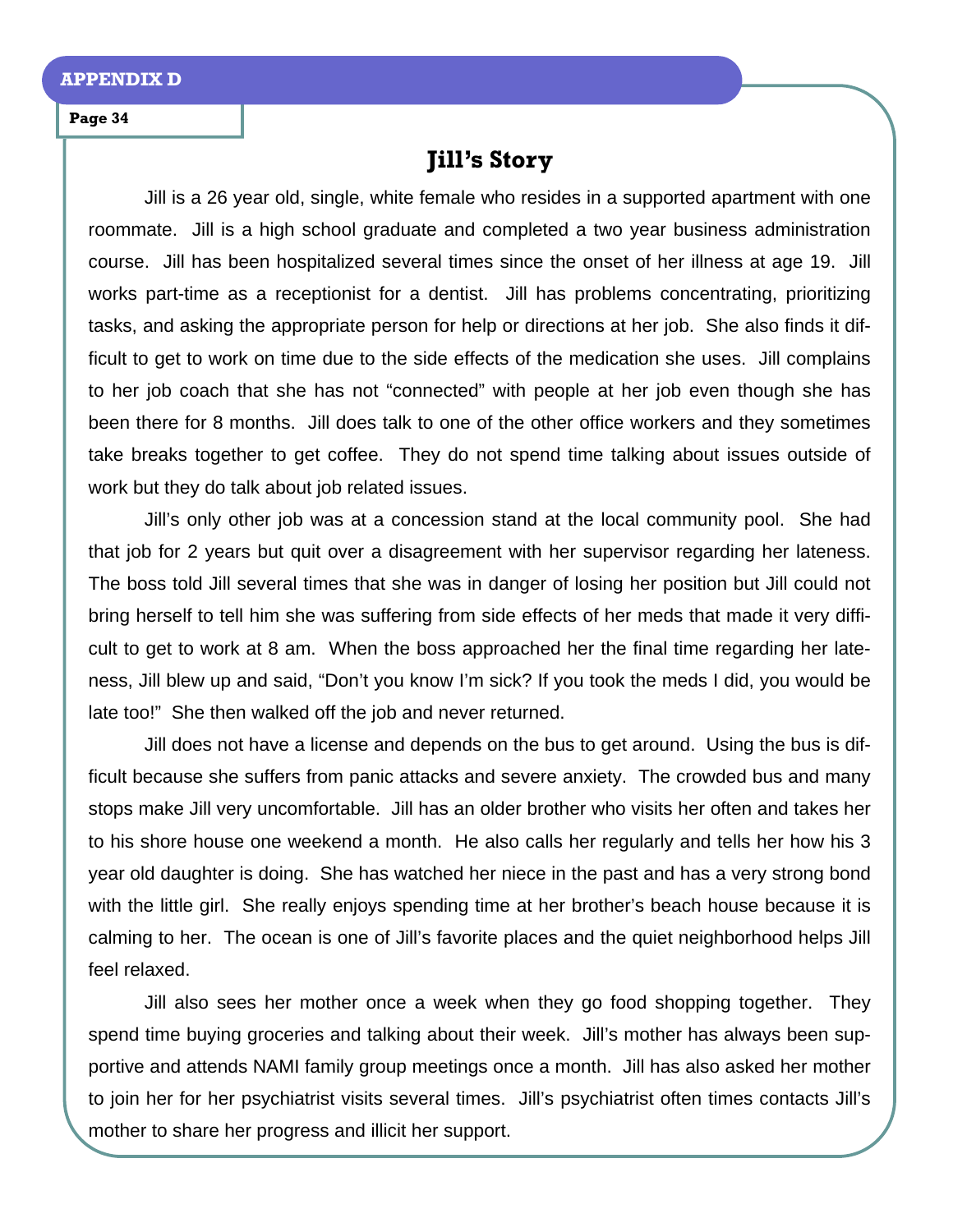Jill has one younger sister, Mary, who attends college away from home. Jill has not spoken to Mary in more than a year. Mary is very angry at Jill for what she "has put the family" through and has told Jill's mother that she wants nothing to do with Jill. She believes that communicating and seeing Jill affects her negatively and she need to concentrate on school.

Jill has no girlfriends and rarely spends time with her roommate who works evenings. Jill's roommate also suffers from a psychiatric disability and used to attend the same self-help center Jill does. Jill and her roommate share the chores on the weekend and cook dinner for each other three times a week. They mostly talk about current events and television shows they both like. They also share CD's since they both enjoy the same types of music.

Lately Jill has been talking to her job coach about her supervisor at work. Jill reports that her supervisor does not like her and tries to get her in trouble by pointing out the mistakes she makes when the dentist is around. Jill has been late 3 times this week alone and was reprimanded by her supervisor. Jill also feels overwhelmed with the amount of office work she is responsible for. She stated to her job coach that she never knows what tasks are the most important and need to be completed first. She complains that it is hard to please everyone and she can never get all of her work done by the time she has to leave for the day. Jill works every morning from 9 until 2 but feels rushed and anxious that she will get in trouble for not finishing everything.

After Jill leaves work, she usually goes home and remains there all night. Jill does not talk to many people on the phone and rarely goes out socially. She sometimes visits a drop in center on the weekends and went on a day trip to Atlantic City last month. Two women at the drop-in center are friendly and Jill spends time chatting with them while she is there. Jill enjoys the center because it is a laid back atmosphere that is organized very well. Most times she visits, it is quiet and clean and people there are very polite to one another.

Jill used to attend a day program in her town three afternoons a week. She participated in pre-employment groups there and had a case manager who connected her to the supportive housing services offered by the agency. When asked why she no longer attends, Jill states that the case manager told her that she was sick and should not work. Jill also claims that when she was not feeling well, the case manager did not "take me seriously" and Jill was admitted to the hospital shortly after.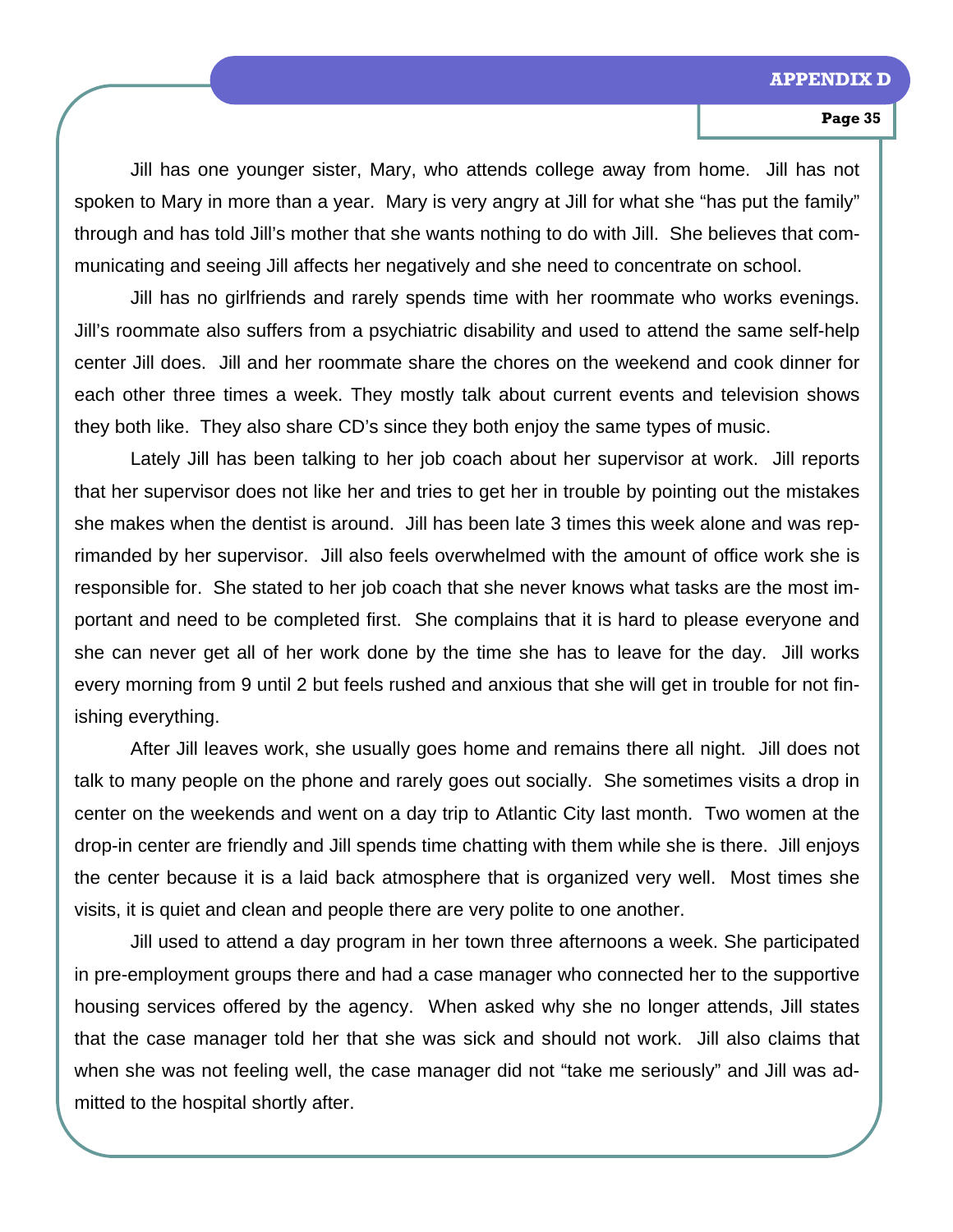## **Summary of Jill's Relationship MAP**

As mentioned in Chapter One of this workbook, the purpose of any MAP is to record information. MAPS help to organize that information in a way that both you and the focus person can see and discuss what is presented. The graphics used on a MAP are meant to assist those who assimilate and convey information better through graphics but are not a requirement of a comprehensive MAP. The use of different colors however, is a critical element of any MAP. The colors and graphics on the MAP should help anyone who is looking at it better understand the information contained.

 You should have read Jill's story to get a better sense of the information she has shared about her relationships. Now you should look at the sample MAP entitled "Jill's Relationship MAP." When reviewing Jill's MAP, you will note that the people listed are broken up into categories including: Family, Friends, Work, and Paid. Each category has individuals represented by their name or relationship to Jill and are recorded on the MAP using a certain color based on what Jill has told the Circle facilitator. If you recall, you learned in Chapter One that green is for positive experiences, opportunities, places and people; red is for negative experiences, opportunities, places, and people; and blue is for basic information and strategies or facts.

## **Positive Relationships:**

 One of the first things that you can notice looking at Jill's MAP is that she has several people in her life that she considers to be supporters (people listed in green). In the family category, her mother, brother, and niece are all considered to be important to her and supportive in some way. Under the Friends category, Jill has listed her roommate but asked that a question mark be added. After reviewing Jill's story, you will have noticed that Jill spends time with her roommate and shares meals and common interests. However, Jill may not be ready to add her to the MAP as a supporter. The roommate should remain a critical part of the conversations the Circle has with Jill about supporters. She may be someone that Jill would like to strengthen her relationship with. Jill has similar feelings about a person listed under the Work category.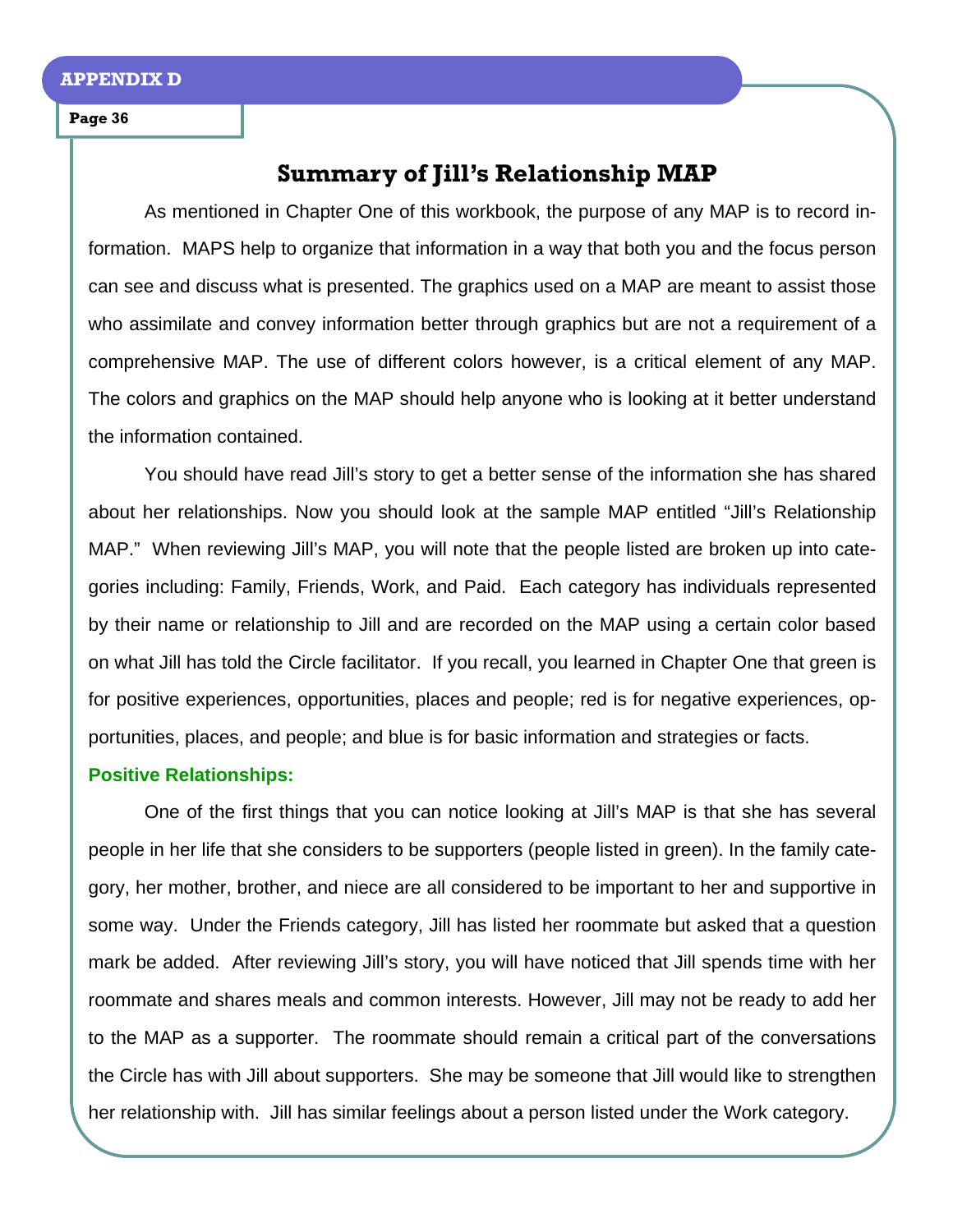Jill's co-worker is listed in green but also has a question mark after the text. This too should be a person who is discussed in subsequent conversations regarding developing supporters. Two people, Jill's psychiatrist and job coach are also listed in green on her MAP. These two paid supporters are individuals that Jill may want to include in her Circle at some point.

## **Negative Relationships:**

 The next thing that is apparent on Jill's MAP is that there are a few people that Jill identifies as having a negative or strained relationship with. Her sister, supervisor, and case manager all appear in red on the MAP. Based on the information contained in Jill's story, you can see why they are listed as negative. This is something that should be discussed with Jill regularly. Even though a person may initially appear on a MAP as a negative, the focus person might want to try and re-build or repair the relationship in the future. In addition, after discussing the problems associated with the relationship, the focus person and Circle members may actually have a different opinion of what is going on. So for example, Jill's sister is away at college and has stated that Jill causes her stress and that she needs to focus on school. We have to keep in mind that Jill's sister may have said those things some time ago in an effort to protect herself. She may feel very differently at this point. On the other hand, there may be people in the focus person's life who are listed as negative for very good reasons. Those individuals may impede the focus person's process and should therefore not be included in the Circle. The main point to consider is that the people and relationships recorded on the MAP should be revisited over time and changes should be noted.